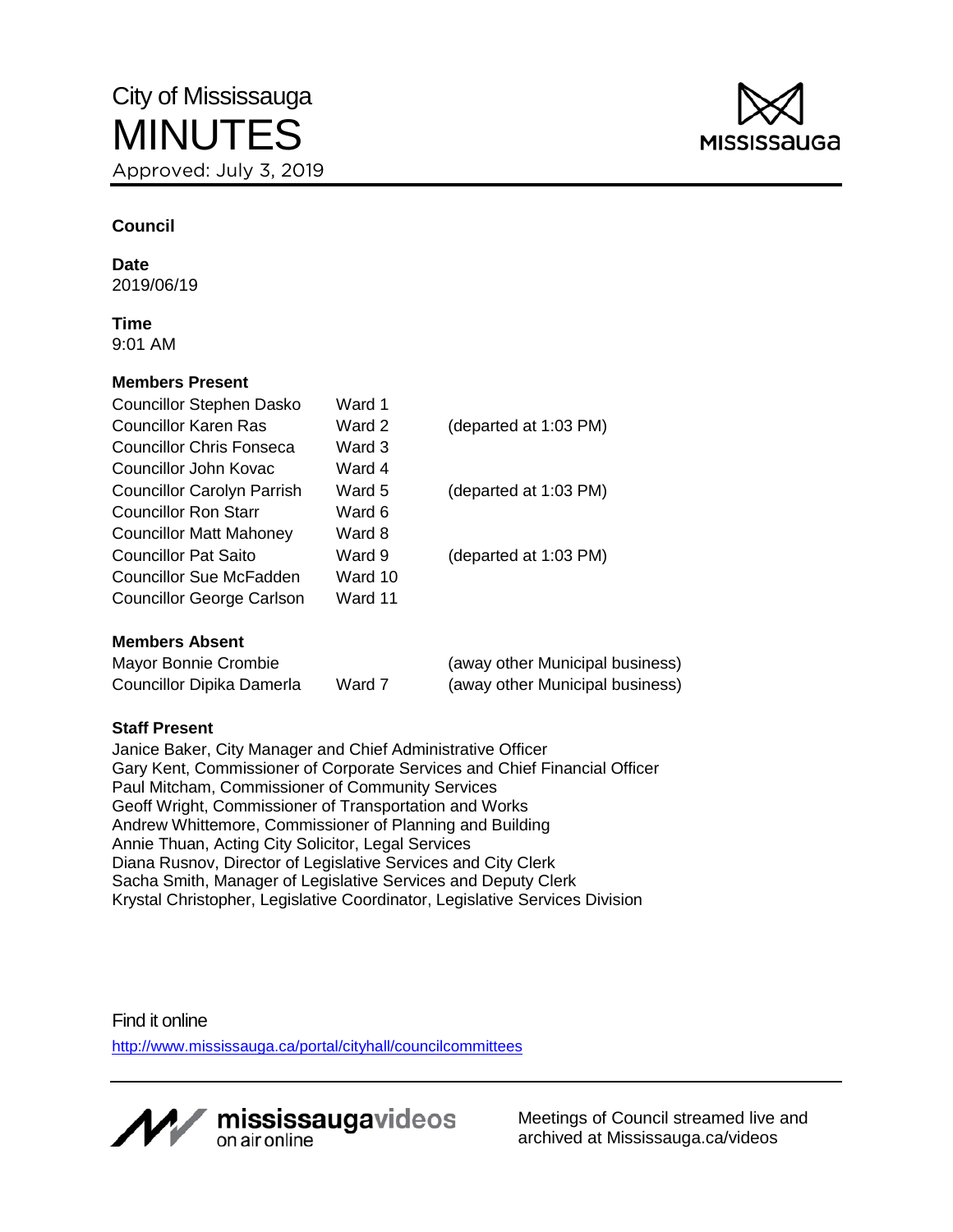# 1. **CALL TO ORDER** – 9:01 AM

Acting Mayor, Councillor Sue McFadden, called the meeting to order at 9:01 a.m.

# 2. **INDIGENOUS LAND STATEMENT**

"Welcome to the City of Mississauga Council meeting. We would like to acknowledge that we are gathering here today on the Treaty Lands and Territory of the Mississaugas of the Credit, and the territory of the Anishinaabe, Haudenosaunee, Wyndot and Huron people. We also acknowledge the many Indigenous, Inuit, Metis and other global peoples who call Mississauga home. We welcome everyone.

# 3. **APPROVAL OF AGENDA**

Councillor Carlson requested an addition to the Agenda to include a Motion regarding the negotiation of settlement with the Daniel's Corporation and an alternate recommendation for the Planning and Development Committee Report 10 – dated June 10, 2019, 0045-2019.

Councillor Parrish requested an addition to the Agenda to include a Motion regarding Solmar Development.

Diana Rusnov, City Clerk, noted the addition of an in-camera report regarding the settlement appeal with AmacoN Development and the addition of the by-law associated with Councillor Parrish's Motion.

Verbal Motion

Moved by: Councillor Mahoney Seconded by: Councillor Dasko

# 4. **DECLARATION OF CONFLICT OF INTEREST** –Nil.

## 5. **MINUTES OF PREVIOUS COUNCIL MEETING**

5.1. Draft Council Minutes - June 5, 2019

Verbal Motion

Moved by: Councillor Saito Seconded by: Councillor Kovac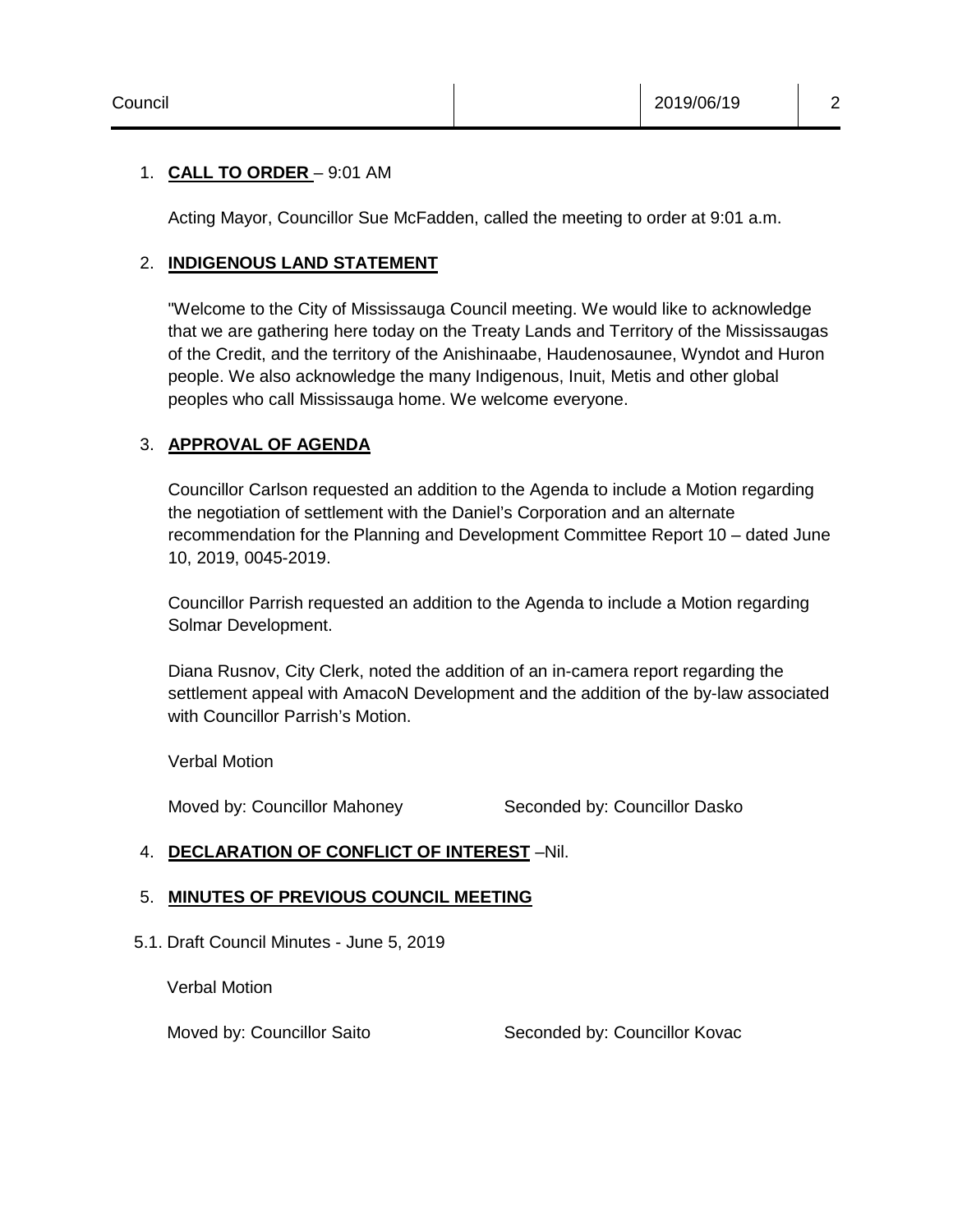## 6. **PRESENTATIONS** – Nil.

# 7. **DEPUTATIONS**

## 7.1. 2019 Canada Day Together Festival

Denise Gordon-Mohamud spoke to Council regarding the 2019 Canada Day Together Festival in Churchill Meadows.

## 7.2. Avro Arrow Up Project

Natalie Hart from the Malton BIA spoke regarding the Avro Arrow Up project and noted the project is to design, construct and replace a replica C.F. 105 Avro Arrow in Malton to honour the aviation history in Malton and Canada.

Members of Council engaged in a discussion regarding Avro Arrow and thanked the Malton BIA for their efforts in the Avro Arrow Project Up Project.

# 7.3. 2019 Developmental Charges Background Study and By-Law

Susan Cunningham, Manager, Developmental Financing and Reserve Management spoke regarding the 2019 Developmental Charges (DC) Background Study and By-Law. Ms. Cunningham provided an overview of the changes to Development Charges rates, how the changes will affect the City and Bill 108.

Councillor Starr raised a question regarding areas of the DC By law that could be subject to appeal. Gary Kent, Commissioner of Corporate Services and Chief Financial Officer, noted that there will be areas that are subject to appeal and the deadline for appeal of DC Charges is the end of July. Mr. Kent also noted that Council will be receiving a briefing on the 2014 DC By-law appeal in closed session.

Item 10.2 was addressed at this time.

## 10.2. Approval of 2019 Development Charges Background Study and By-Law

| 0142-2019 | Moved by: C. Fonseca | Seconded by: J. Kovac |
|-----------|----------------------|-----------------------|
|-----------|----------------------|-----------------------|

1. That the "Approval of 2019 Development Charges Background Study and By-Law" report dated May 21, 2019, from the Commissioner of Corporate Services and Chief Financial Officer, including all Appendices, be received;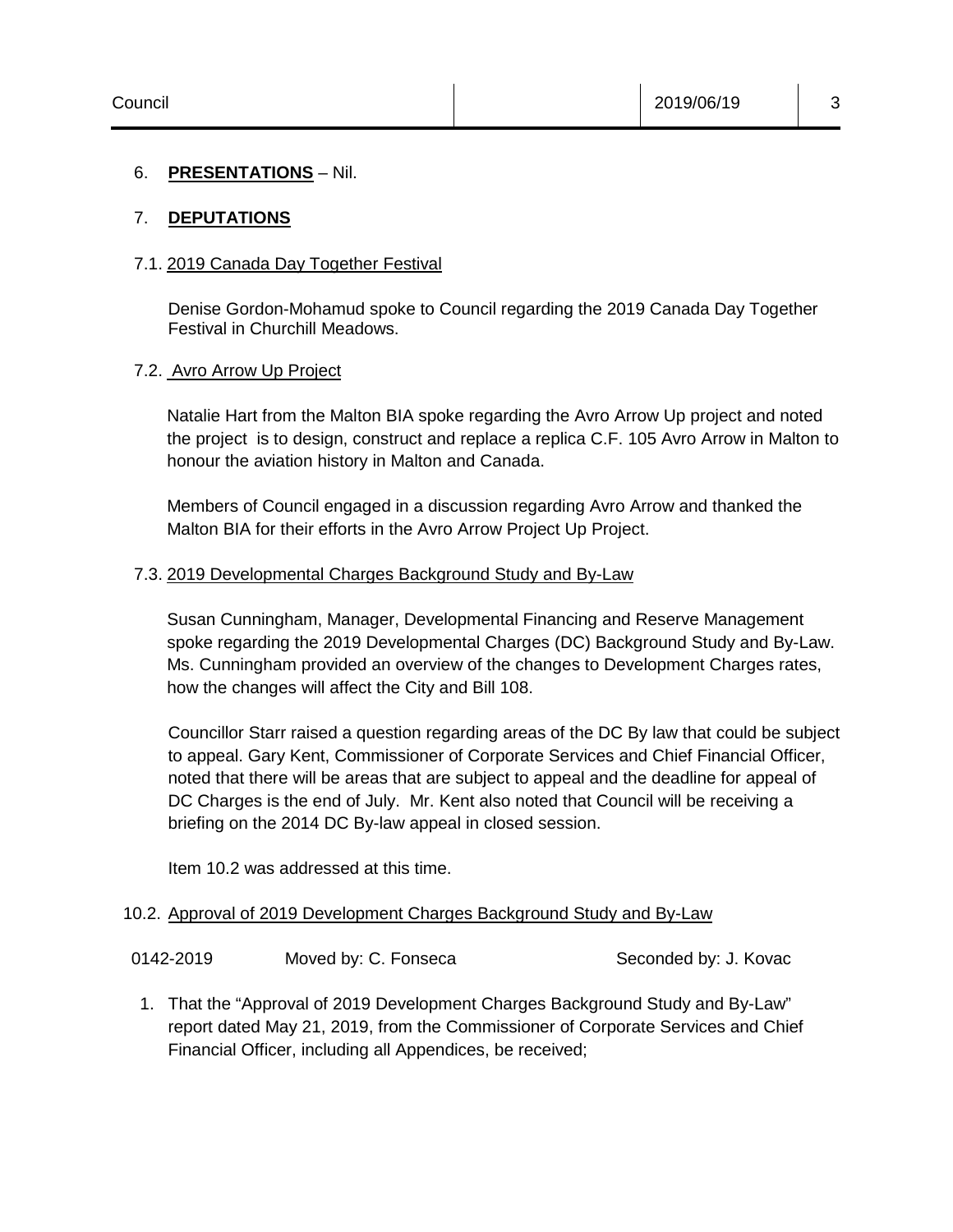- a. That the present practices regarding the collection of development charges and by-law administration continue to the extent possible, having regard for the requirements of the Development Charges Act, 1997 and its Regulations, collectively referred to as "the Act."
- b. That the City continues its reporting policies consistent with the requirements of the Act.
- c. That as required under the rules of the Act, the application of the by-law and the exemptions are codified within the Development Charge By-law proposed for adoption.
- d. That the increase in the need for service is derived from the identification of growth and related need for services as set out in the City's Official Plan, capital forecasts and various City master plan documents, and as permitted in accordance with the rules of the Act.
- e. That the Development Charges By-law permits the payment of a development charge in either cash or through the provision of services-in-lieu agreements, subject to City approval.
- f. That for lands which are the subject of existing agreements, development charges shall be levied at the rates in effect when building permits are issued, less any credits recognized under the procedures described in Ontario Regulation 82/98, Section 17.
- 3. That Council adopt the growth-related capital forecast for City services included in the 2019 Development Charges Background Study and its companion documents, subject to an annual review through the City's normal capital budget process.
- 4. That the City of Mississauga 2019 Development Charges Background Study prepared by Hemson Consulting Ltd. and as amended through this report be approved
- 5. That the adoption of the growth-related capital forecast signifies Council's intention to ensure that the increase in services attributable to growth will be met as by subsection 5(1)3 of the Development Charges Act, 1997 recognizing, however, that specific projects and project timing as contained in the study forecast may be revised from time to time at Council's discretion.
- 6. That Council approve the policy changes proposed in the 2019 Development Charges Background Study.
- 7. That Council confirm the changes made to the proposed by-law following the Public Meeting in order to address stakeholder concerns do not require a further Public Meeting prior to the enactment of the City of Mississauga 2019 Development Charges By-law.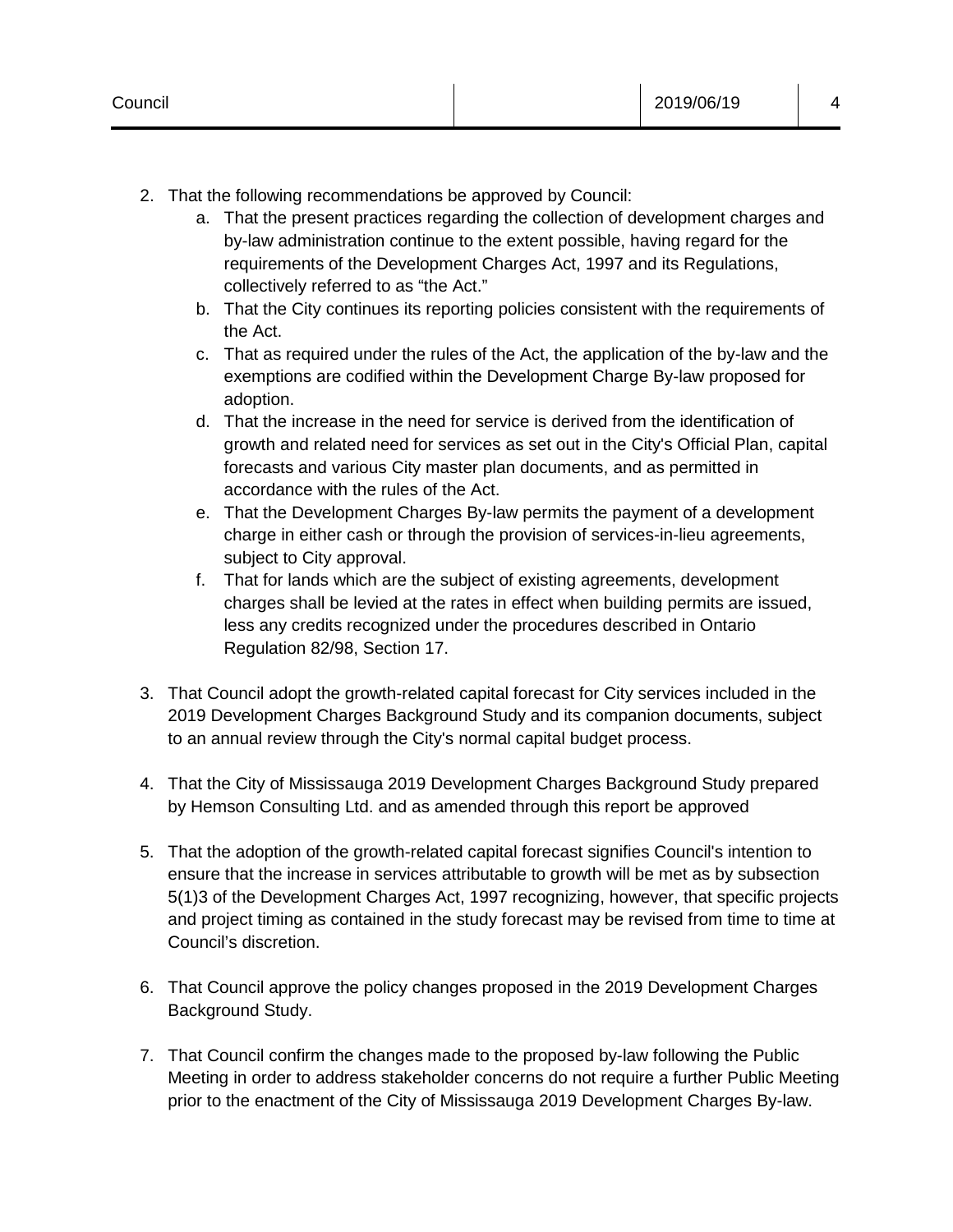- 8. That two DC Reserve Funds be established:
	- a. "Development Related Studies –Discounted Services" (31357); and
	- b. "Development Related Studies –Non-Discounted Services (31358).
- 9. That a transition period for building permits issued on, or prior to, July 12, 2019 be subject to 2014 DC rates and the difference between the 2019 DC By-law rates and the 2014 DC rates paid, be calculated for the transition period and said amount be transferred from the Capital Reserve Fund (33121) to the Development Charges Reserve Fund (31305).
- 10. That DC Reserve Fund named "DCA–City Wide Engineering" (31335) be renamed "DCA-Roads and Related Infrastructure",
- 11. That DC Reserve Fund named "DCA-Recreation and Parks" (31315) be renamed "DCA-Recreation and Parks Development".
- 12. That the City of Mississauga 2019 Development Charges By-law be enacted, consistent with the draft by-law in Appendix 2.

| <b>RECORDED VOTE</b>   | YES. | NO. | <b>ABSENT</b> | <b>ABSTAIN</b> |
|------------------------|------|-----|---------------|----------------|
| Mayor B. Crombie       |      |     | x             |                |
| Councillor S. Dasko    | x    |     |               |                |
| Councillor K. Ras      | x    |     |               |                |
| Councillor C. Fonseca  | X    |     |               |                |
| Councillor J. Kovac    | x    |     |               |                |
| Councillor C. Parrish  | x    |     |               |                |
| Councillor R. Starr    | X    |     |               |                |
| Councillor D. Damerla  |      |     | x             |                |
| Councillor M. Mahoney  | x    |     |               |                |
| Councillor P. Saito    | x    |     |               |                |
| Councillor S. McFadden | x    |     |               |                |
| Councillor G. Carlson  | x    |     |               |                |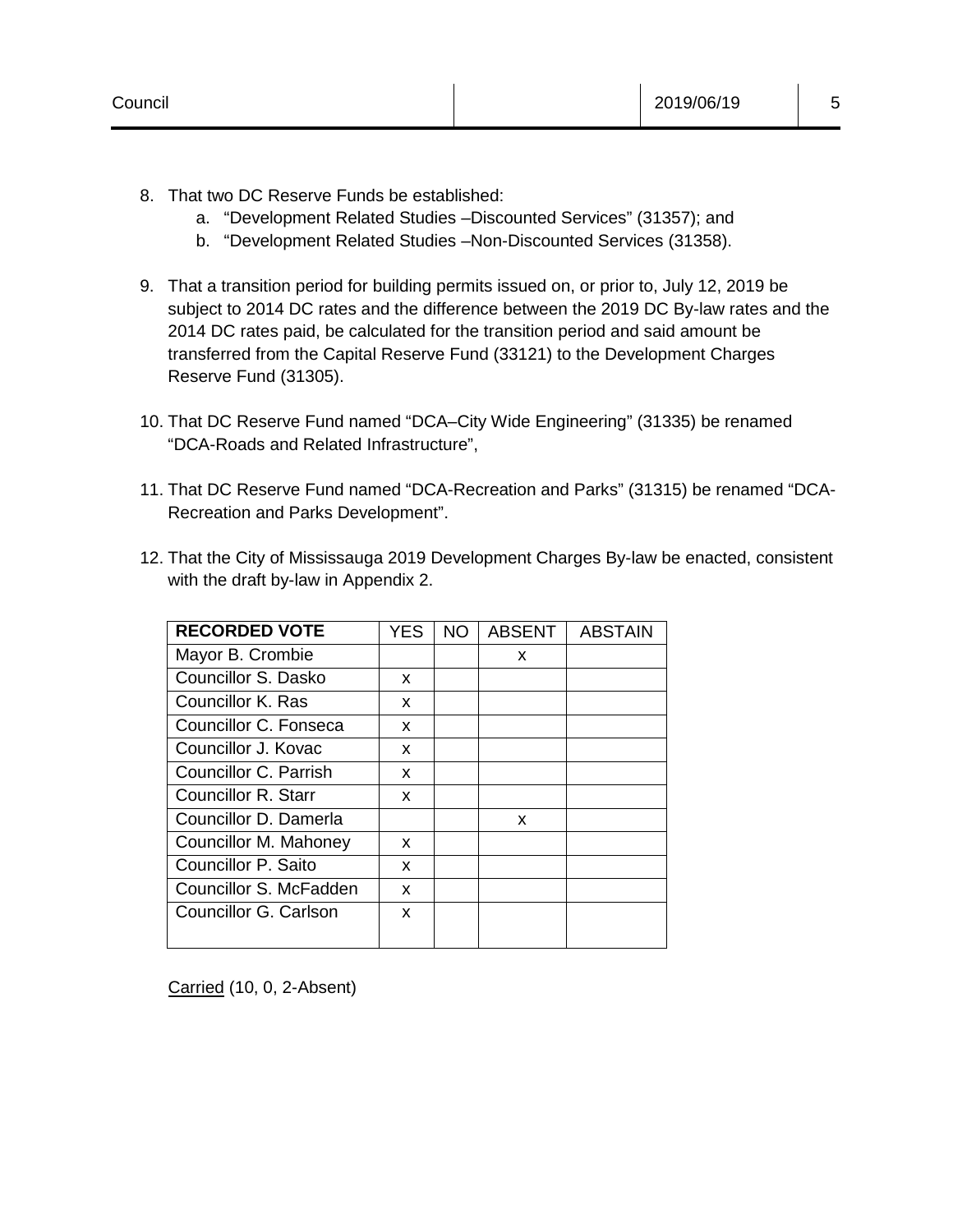# 8. **PUBLIC QUESTION PERIOD - 15 Minute Limit (5 Minutes per Speaker)**

## 8.1. Parking Concerns at Ashworth Square Cooperative

Sara Neston of Ashworth Square Cooperative spoke to item 17.7 on the Agenda which deals with parking prohibitions on residential roads and reduced street parking hours. Ms. Neston spoke to residents creating a petition and the parking concerns of residents at Ashworth Square Cooperative. Ms. Neston noted that the reduced parking hours on the street will impact residents as there is limited parking for residents in the parking lot.

Geoff Wright, Commissioner Transportation and Works, agreed to meet with Ms. Neston to go over her concerns.

# 9. **CONSENT AGENDA**

0143-2019 Moved by: G. Carlson Seconded by: P. Saito

- 10.3. Committees of Council MOMAC and DIAC
- 11.1. General Committee Report dated June 12, 2019
- 14.1. -14.1.2. Correspondence
- 17.1.-17.7 By laws
- 17.9 -17.10 By-law

| <b>RECORDED VOTE</b>   | YES | NO. | <b>ABSENT</b> | <b>ABSTAIN</b> |
|------------------------|-----|-----|---------------|----------------|
| Mayor B. Crombie       |     |     | x             |                |
| Councillor S. Dasko    | x   |     |               |                |
| Councillor K. Ras      | x   |     |               |                |
| Councillor C. Fonseca  | x   |     |               |                |
| Councillor J. Kovac    | x   |     |               |                |
| Councillor C. Parrish  | x   |     |               |                |
| Councillor R. Starr    | x   |     |               |                |
| Councillor D. Damerla  |     |     | X             |                |
| Councillor M. Mahoney  | x   |     |               |                |
| Councillor P. Saito    | x   |     |               |                |
| Councillor S. McFadden | x   |     |               |                |
| Councillor G. Carlson  | X   |     |               |                |

Carried (10, 0, 2-Absent)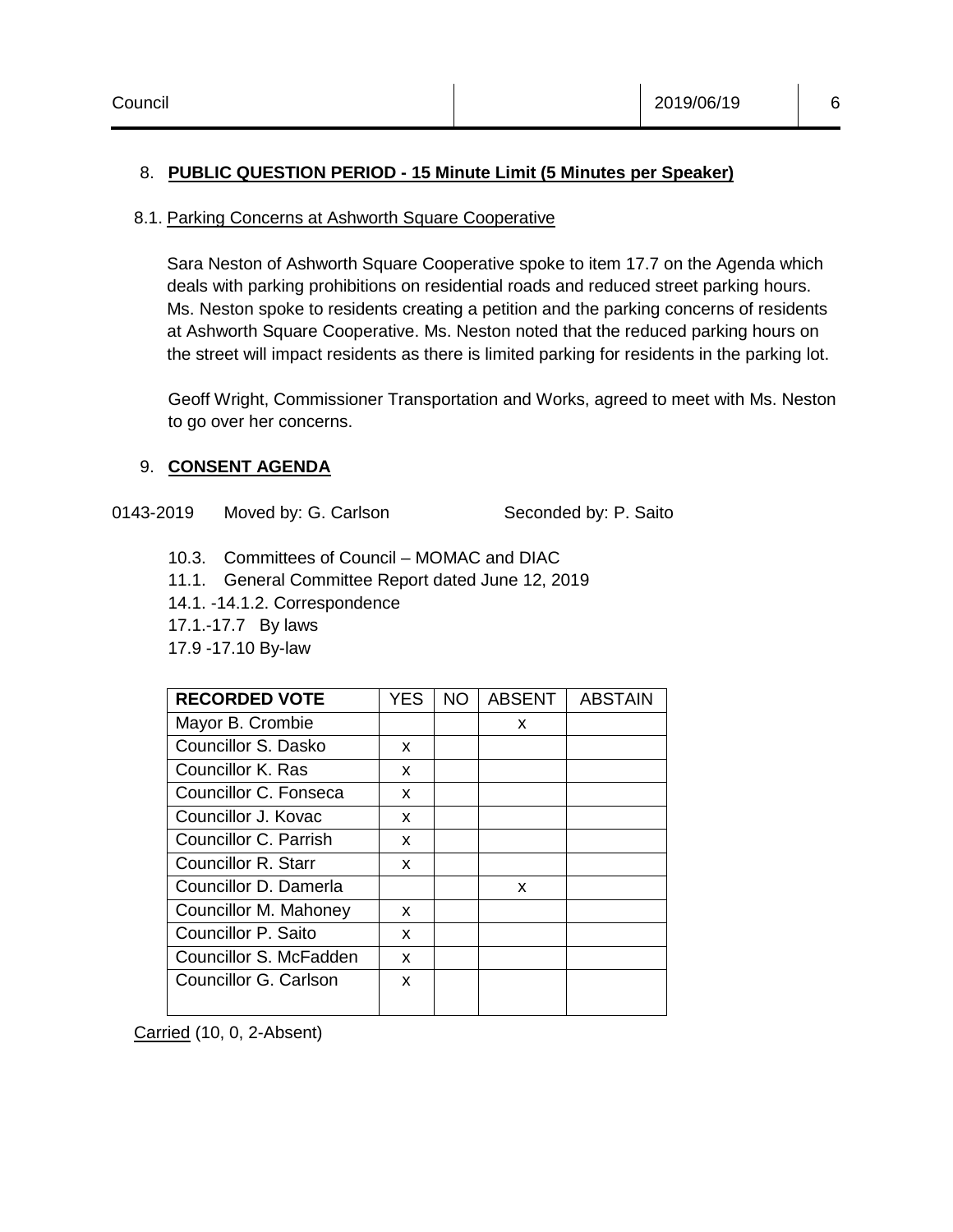# **RESOLUTIONS AS A RESULT OF THE CONSENT AGENDA**

0144-2019 Moved by: Councillor J. Kovac Seconded by: Councillor C. Fonseca

- 1. That the terms of reference for the Diversity and Inclusion Advisory Committee be amended as attached to the report titled "Committees of Council – Museums of Mississauga Advisory Committee and Diversity and Inclusion Advisory Committee" dated June 10, 2019 from the Commissioner of Corporate Services and Chief Financial Officer.
- 2. That the Museums of Mississauga Advisory Committee (MOMAC) be retired.

| <b>RECORDED VOTE</b>   | YES | <b>NO</b> | <b>ABSENT</b> | <b>ABSTAIN</b> |
|------------------------|-----|-----------|---------------|----------------|
| Mayor B. Crombie       |     |           | x             |                |
| Councillor S. Dasko    | x   |           |               |                |
| Councillor K. Ras      | x   |           |               |                |
| Councillor C. Fonseca  | X   |           |               |                |
| Councillor J. Kovac    | x   |           |               |                |
| Councillor C. Parrish  | x   |           |               |                |
| Councillor R. Starr    | x   |           |               |                |
| Councillor D. Damerla  |     |           | x             |                |
| Councillor M. Mahoney  | x   |           |               |                |
| Councillor P. Saito    | x   |           |               |                |
| Councillor S. McFadden | X   |           |               |                |
| Councillor G. Carlson  | x   |           |               |                |
|                        |     |           |               |                |

Carried (10, 0, 2-Absent)

## Approved Recommendations – General Committee Report 12 – 2019

## GC-0357-2019

That the deputation by Brian Bentz, President and CEO of Alectra Inc. regarding an update on Alectra Inc. be received.

## GC-0358-2019

That the deputation by David Warner, Chair of the Enersource Board regarding an update on the Enersource Board be received.

GC-0359-2019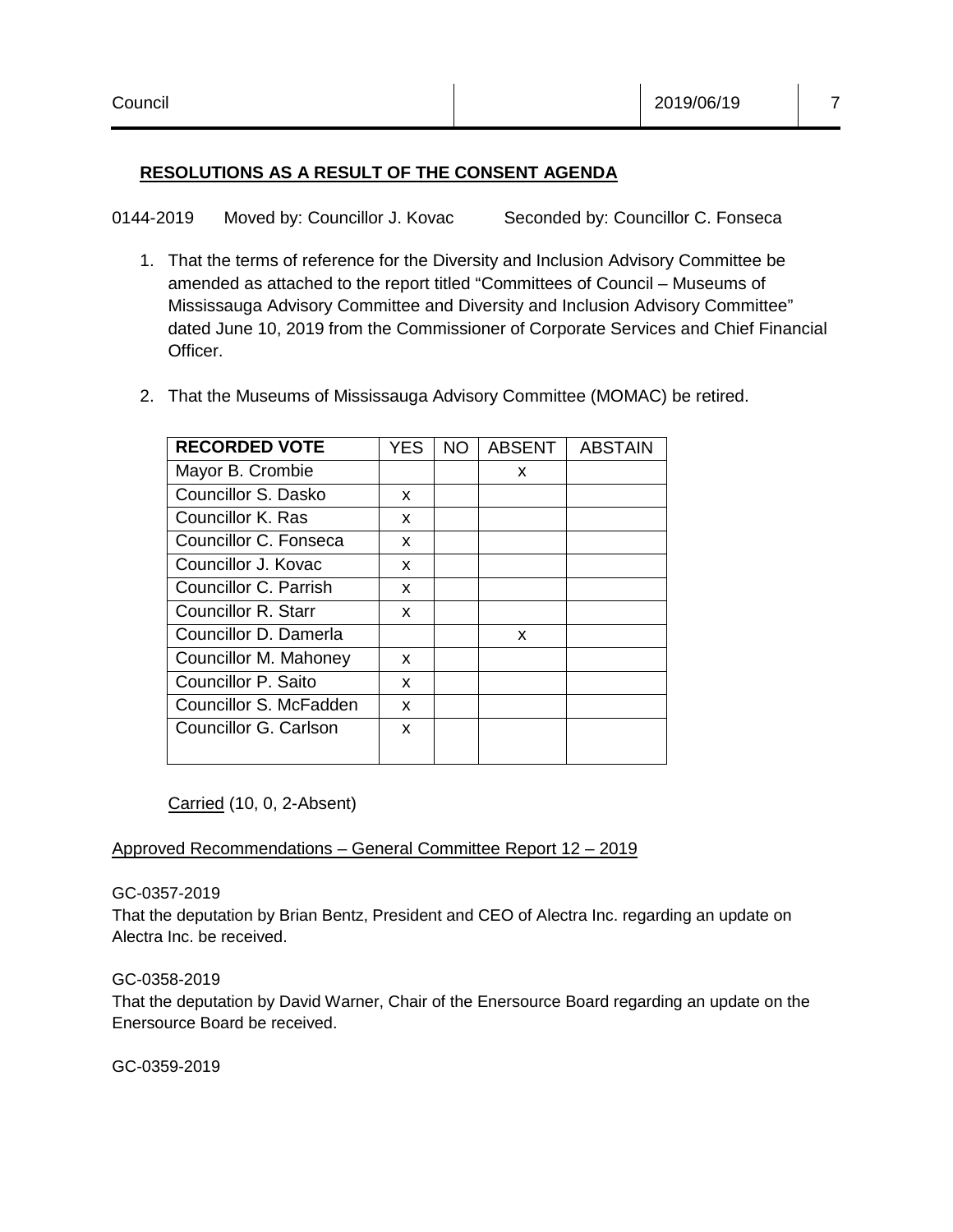## GC-0360-2019

That the deputation by Mickey Frost, Director, Works Operations and Maintenance Revisions to Minimum Maintenance Standards for Highways and Winter Maintenance Pressures be received.

#### GC-0361-2019

That the report from the Commissioner of Transportation and Works, dated May 27, 2019 and entitled "Revisions to Minimum Maintenance Standards for Highways (Ontario Regulation 239/02), be received for information.

#### GC-0362-2019

That the report from the Commissioner of Transportation and Works, dated May 29, 2019 and entitled "Winter Maintenance Pressures" be received and refered to staff to report back to Budget Committee on:

- a) Secondary Sidewalk Program
- b) Enhanced Bus Stop and Sidewalk Program
- c) City-Wide Windrow Program
- d) Priority bike routes

#### GC-0363-2019

That the report from the Commissioner of Transportation and Works, dated May 30, 2019 entitled Review of a Sidewalk Snow Clearing By-law be recevied.

#### GC-0364-2019

That the deputation by Jamie Brown, Manager, Municipal Parking and Erica Warsh, Project Lead regarding the Parking Master Plan and Implementation Strategy Final Report be received.

#### GC-0365-2019

That the Vision, Recommendations and Implementation Plan of the Parking Master Plan and Implementation Strategy, as attached as Appendix 1 to this report dated May 8, 2019, from the Commissioner of Transportation and Works, be endorsed.

#### GC-0366-2019

That the 2018 Audited Financial Statements for Enersource Corporation, as outlined in the report entitled Enersource Corportion - 2018 Audited Financial Statements, from the Commissioner of Corporate Services and Chief Financial Officer, be received for information.

#### GC-0367-2019

That a by-law be enacted to amend the Traffic By-law 555-00, as amended, to implement lower driveway boulevard parking between the curb and sidewalk, at any time on Tea Garden Circle, as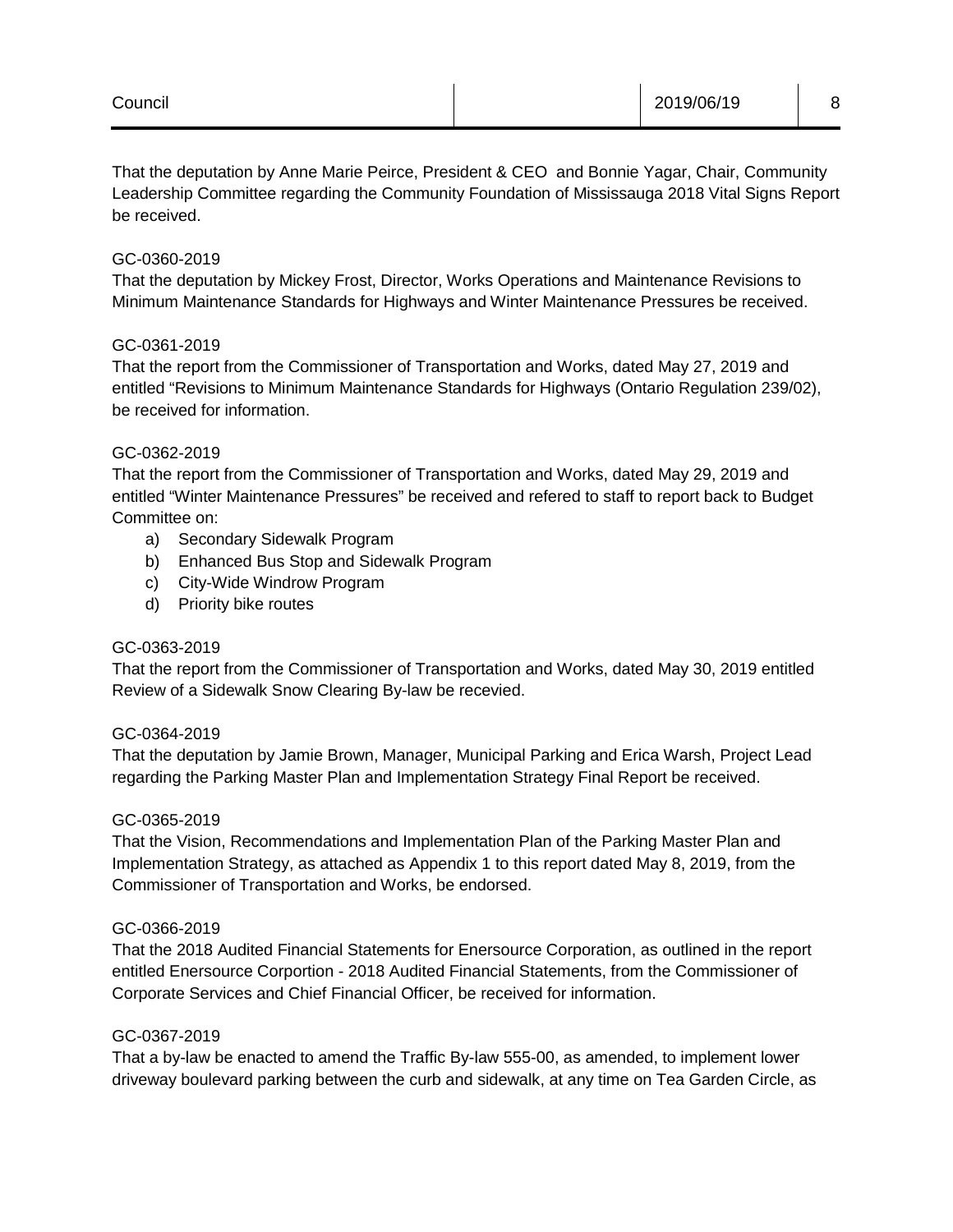outlined in the report from the Commissioner of Transportation and Works, dated May 21, 2019, entitled "Lower Driveway Boulevard Parking – Tea Garden Circle (Ward 4)". (Ward 4)

# GC-0368-2019

That a by-law be enacted to amend the Traffic By-law 555-00, as amended, to implement lower driveway boulevard parking between the curb and sidewalk, at any time on Invergordon Lane between Willow Way and Highbrook Avenue, as outlined in the report from the Commissioner of Transportation and Works, dated May 21, 2019, entitled "Lower Driveway Boulevard Parking – Invergordon Lane (Ward 6)."

(Ward 6)

## GC-0369-2019

That a by-law be enacted to amend the Traffic By-law 555-2000, as amended, as outlined in the report from the Commissioner of Transportation and Works, dated May 21, 2019 entitled "15-Hour Parking – Kenway Drive, Gemstar Drive and Pendant Drive (Ward 5)":

- 1. Implement 15-hour parking on the west side of Gemstar Drive between Edwards Boulevard and Pendant Drive; as outlined in the report from the Commissioner of Transportation and Works, dated May 21, 2019 entitled "15 – Hour Parking –, Kenway Drive, Gemstar Drive and Pendant Drive (Ward 5)
- 2. Implement 15-hour parking on the west side of Kenway Drive between Edwards Boulevard and 70 metres (229 feet) southerly therefore and implement a parking prohibition on the east side of Kenway Drive between Edwards Boulevard and 70 metres (229 feet) southerly therefore; as outlined in the report from the Commissioner of Transportation and Works, dated May 21, 2019 entitled "15 – Hour Parking –, Kenway Drive, Gemstar Drive and Pendant Drive (Ward 5)
- 3. Implement 15-hour parking on the north side of Pendant Drive between Gemstar Drive and the west limit of the road; as outlined in the report from the Commissioner of Transportation and Works, dated May 21, 2019 entitled "15 – Hour Parking –, Kenway Drive, Gemstar Drive and Pendant Drive (Ward 5) (Ward 5)

## GC-0370-2019

That a by-law be enacted to amend the Traffic By-law 555-00, as amended, to change the existing parking regulations from 5-hour parking to 3-hour parking on both sides of Inglewood Drive, between Mona Road and a point 90 metres west of Old River Road, as outlined in the report from the Commissioner of Transportation and Works, dated May 21, 2019, entitled "Parking Prohibition – Inglewood Drive (Ward 1)".

(Ward 1)

GC-0371-2019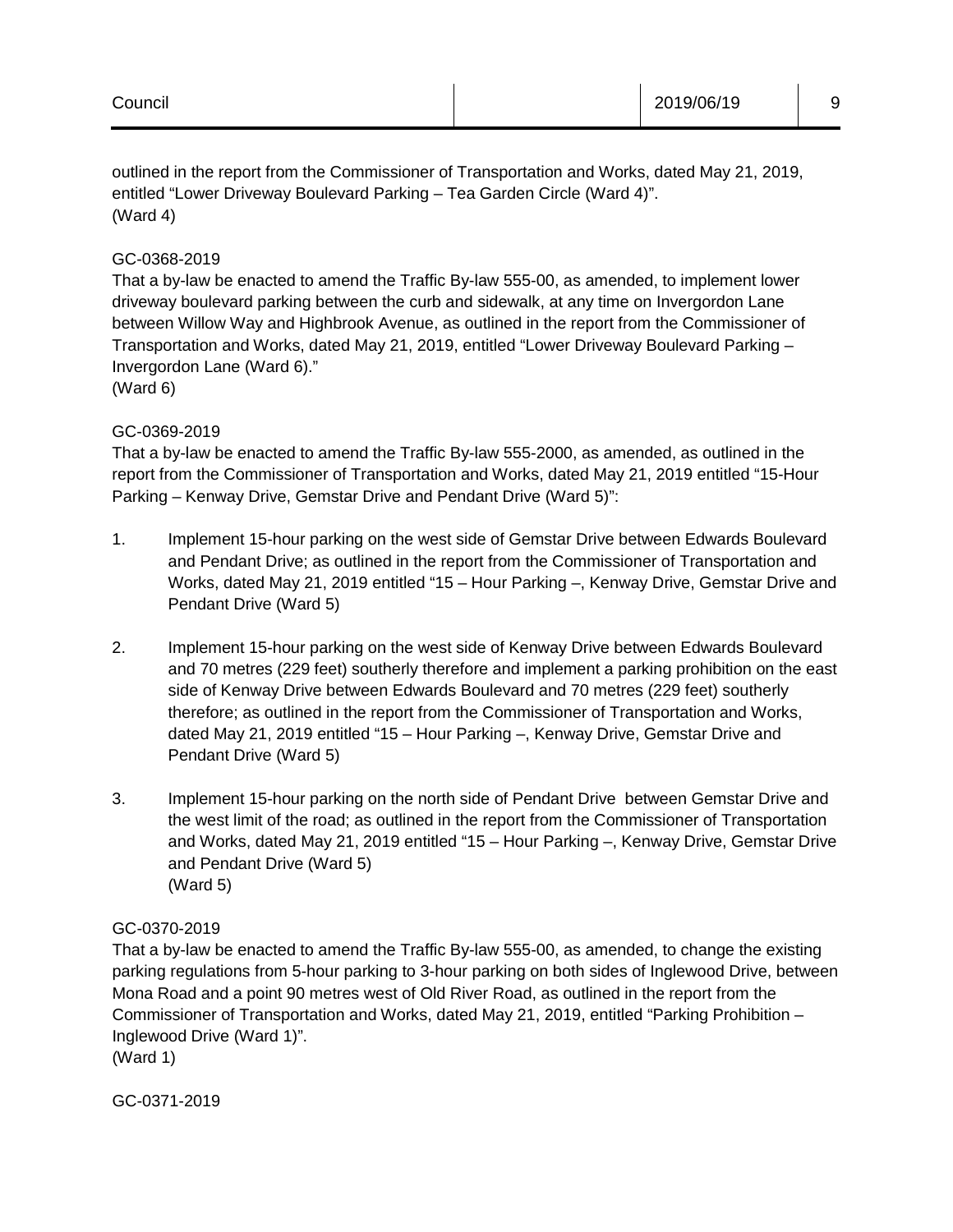That a by-law be enacted to amend The Traffic By-law 555-2000, as amended, to implement a parking prohibition on both sides of Nanticoke Road, as outlined in the report from the Commissioner of Transportation and Works, dated May 21, 2019 entitled "Parking Prohibition –Nanticoke Road". (Ward 7)

# GC-0372-2019

That a by-law be enacted to amend Traffic By-law 555-2000, as amended, to implement a parking prohibition anytime on one side of local residential roads identified in the "Parking Plan Z-56" and "Parking Plan Z-57", as outlined in the report from the Commissioner of Transportation and Works, dated May 23, 2019, entitled "Parking Prohibition – High Density Residential Roads Phase 3 (Ward  $10$ ".

(Ward 10)

# GC-0373-2019

That a by-law be enacted to amend the Traffic By-law 555-2000, as amended, to implement a Uturn prohibition, at any time, for eastbound and westbound motorists on Sombrero Way at the intersections of Nimbus Gate, Harmony Hill, and Brass Winds/Viola Court, as outlined in the report from the Commissioner of Transportation and Works, dated May 21, 2019 entitled "U-Turn Prohibition – Multiple Locations on Sombrero Way (Ward 11)". (Ward 11)

## GC-0374-2019

That the permit rental fees in the amount of approximately \$2,000 be waived for the "Water Gathering with the Credit" event in Erindale Park as outlined in the Corporate Report dated May 3rd, 2019 from the Commissioner of Community Services.

## GC-0375-2019

That Council pass a resolution supporting the Government Relations Campaign on Accessing Digital Publications lead by the Canadian Urban Libraries Council attached as (Appendix 1) and as outlined in the Corporate Report dated May 16, 2019 from the Commissioner of Community Services entitled "Endorsement of the Canadian Urban Libraries Council's Government Relations Campaign on Accessing Digital Publications and "One eRead Canada".

## GC-0376-2019

- 1. That the Corporate Report titled "Surplus Declaration of City-owned lands adjacent to 5031 Hurontario Street", dated May 16, 2019, from the Commissioner of Corporate Services & Chief Financial Officer, be received.
- 2. That City-owned lands adjacent to 5031 Hurontario Street, located north of Eglinton Avenue and east of Hurontario Street, containing an area of approximately 16.67 square metres (179.43 square feet, more or less), be declared surplus to the City's requirements for the purpose of sale to Metrolinx for the construction of a T.P.S.S (Traction Power Sub Station) on the lands, legally described under the Land Titles Act as PIN #13289-0801 (LT), and more particularly described as part of Lot 1, Concession 1, East of Hurontario Street, in the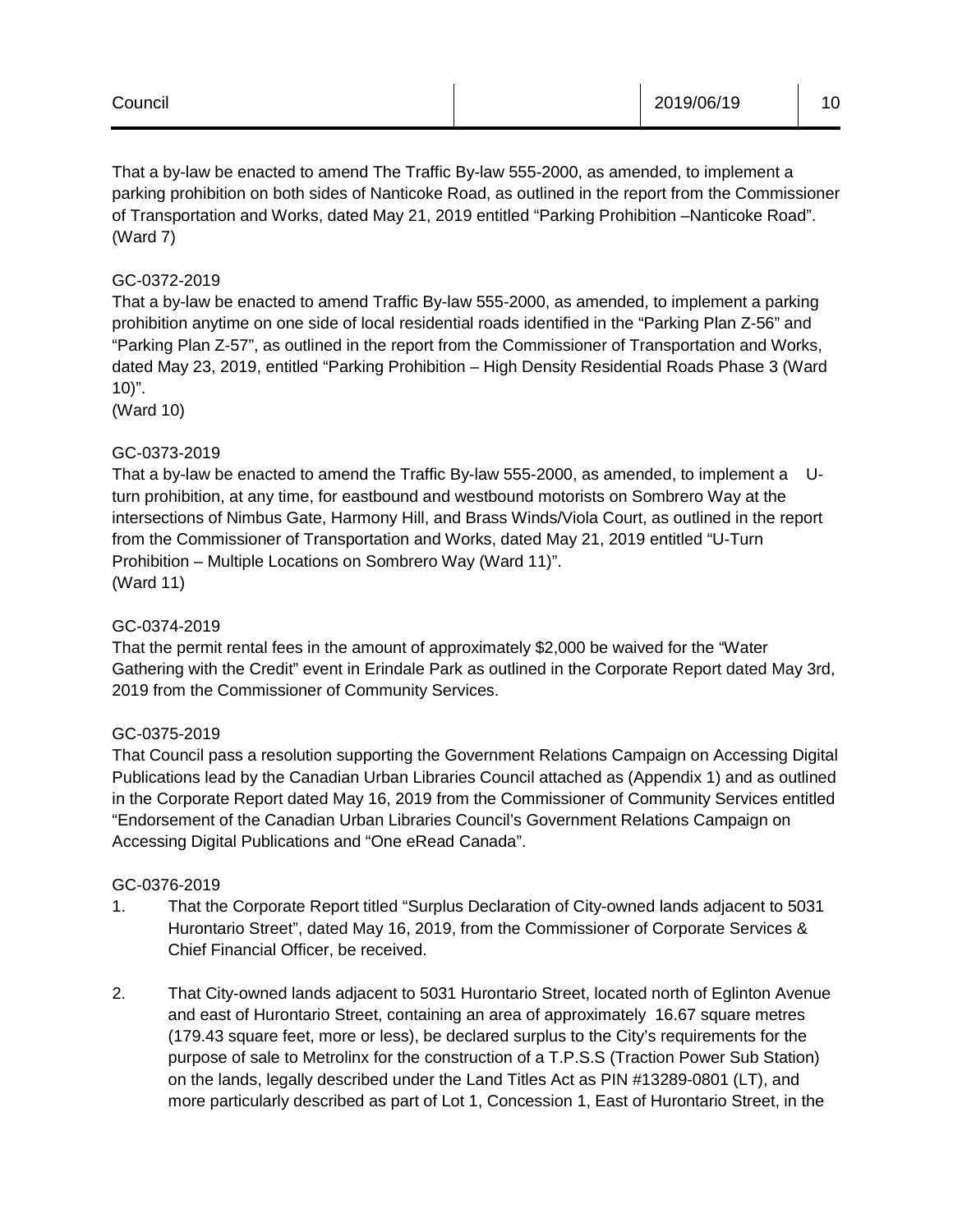City of Mississauga, Regional Municipality of Peel, designated as Part 1, on Reference Plan 43R-36222, in Ward 5.

3. That all steps necessary to comply with the requirements of Section 2.(1) of the City Notice by-law 215-08 be taken, including giving notice to the public by posting a notice on the City of Mississauga's website for a two week period, where the expiry of the two week period will be at least one week prior to the execution of an agreement for the sale of the subject lands. (Ward 5)

# GC-0377-2019

That the additional funds in the amount of \$2200.00, be allocated from the 2019 Council Budget for the purchase of a tent and table kit for the use by Road Safety Committee for events and promotions. (RSC-0029-2019)

# GC-0378-2019

That the presentation on May 29, 2019 from Camille McKay, Manager, Parking Enforcement, in regards to parking enforcement procedures be received for information. (TSC-0032-2019)

# GC-0379-2019

- 1. That the warrants have not been met for the placement of a school crossing guard at the walkway on Chriseden Drive in front of Tecumseh Public School for the students attending Tecumseh Public School.
- 2. That Transportation and Works be requested to replace faded signage and create a "No U Turn" zone on Chriseden Drive.
- 3. That Transportation and Works be requested to sign the fire hydrant mostly obscured by bushes on the west side of Chriseden Drive just south of Tecumseh Public School.
- 4. That Transportation and Works be requested to re-paint the centre line on Chriseden Drive. (Ward 2)

(TSC-0033-2019)

# GC-0380-2019

- 1. That the warrants have not been met for the placement of a school crossing guard at the intersection of Swinbourne Drive and Douguy Boulevard for the students attending Britannia Public School.
- 2. That Peel Regional Police be requested to enforce the U-turn prohibitions in the school zone in front of Britannia Public School and the stopping compliance at the intersection of Swinbourne Drive and Douguy Boulevard Between the times of 8:15 – 8:45 AM and 3:00 – 3:20 PM, as time and resources permit.
- 3. That Parking Enforcement be requested to enforce the "No stopping" prohibitions on Swinbourne Drive in front of Britannia Public School between the times of 8:15 – 8:45 AM and 3:00 – 3:20 PM.

(Ward 11)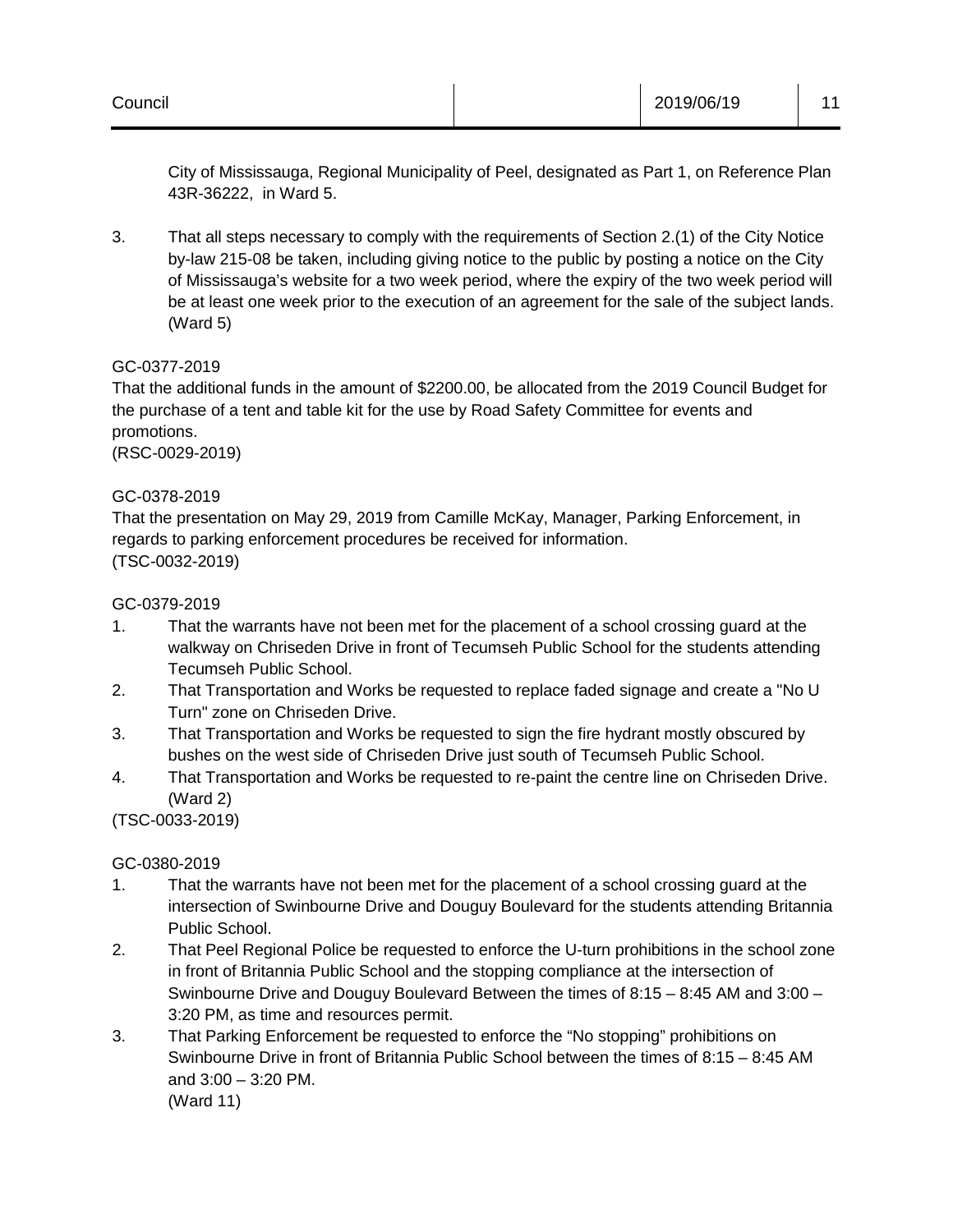## (TSC-0034-2019)

## GC-0381-2019

That the report prepared by Traffic Safety Council Citizen Members Tamara Coulson and Junaid Shah summarizing the sessions they attended at the 69th Annual Ontario Traffic Council Conference held on May 5 - 7, in London, Ontario be received. (TSC-0035-2019)

## GC-0382-2019

That Tamara Coulson, Junaid Shah, Aamira Alvi, Pavatha Puvaneswaran and Michael Matthew be appointed as members of the Public Information Subcommittee of the Traffic Safety Council for the term ending November 14, 2022 or until successors are appointed. (TSC-0036-2019)

#### GC-0383-2019

That Sushil Kumra, Louise Goegan, Michael Ogilvie, Robert Crocker, Durdana Hassan and Miles Roque be appointed as members of the Walk to School Subcommittee of the Traffic Safety Council for the term ending November 14, 2022 or until successors are appointed. (TSC-0037-2019)

#### GC-0384-2019

That the Parking Enforcement in School Zone Report for April 2019 be received for information. (TSC-0038-2019)

#### GC-0385-2019

That the Transportation and Works Action Items List for April 2019 be received for information. (TSC-0039-2019)

#### GC-0386-2019

That the Site Inspection Statistics report for April 2019 be received for information. (TSC-0040-2019)

#### GC-0387-2019

- 1. That Traffic Safety Council schedule a further site inspection at 6755 Lisgar Drive in front of the school for the students attending Lisgar Middle School in June 2019.
- 2. That the Principal of Lisgar Middle School be requested to remind parents to turn right only when exiting the Kiss and Ride as per signage in place at the school exit driveway. (Ward 10)

## (TSC-0041-2019)

## GC-0388-2019

1. That the warrants have not been met for the placement of a school crossing guard at the intersection of Havenwood Drive and Tyneburn Crescent (South Leg) for the students attending St. Alfred Catholic Elementary School and Brian W. Fleming Public School.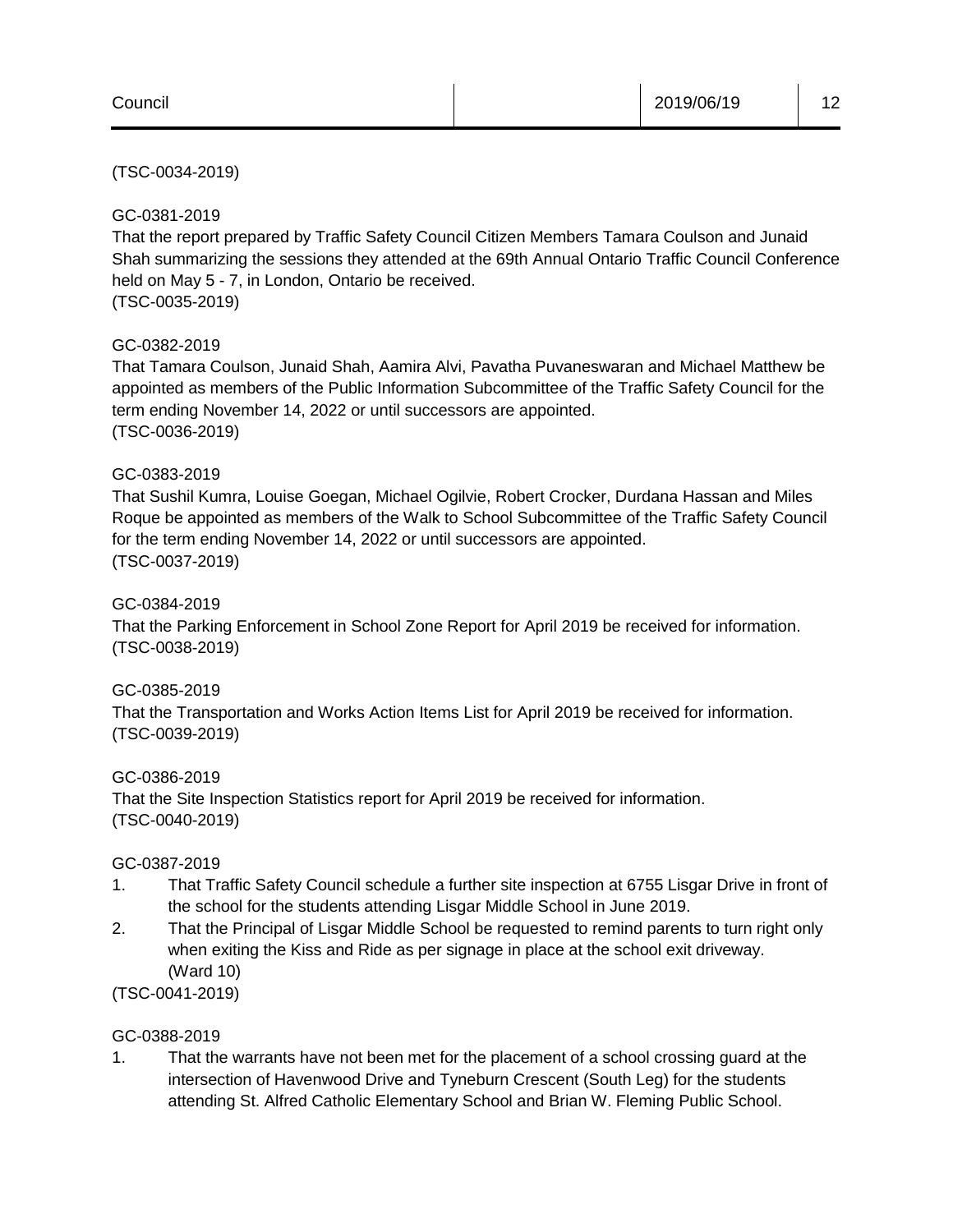- 2. That Traffic Safety Council be requested to conduct a safety review in front of Brian W. Fleming Public School.
- 3. That Transportation and Works be requested to review signage at the intersection of Havenwood Drive and Tyneburn Crescent (South Leg).
- 4. That Peel Regional Police be requested to enforce stopping compliance at the intersection of Havenwood Drive and Tyneburn Crescent (South Leg), between the times of 8:45 – 9:10 AM and 3:10 – 3:35 PM, as time and resources permit.
- 5. That the Traffic Safety Council Walk to School subcommittee be requested to contact the principal of Brian W. Fleming Public School regarding the school walking routes program. (Ward 3)

(TSC-0042-2019)

# GC-0389-2019

- 1. That the warrants have not been met for the placement of a school crossing guard at the intersection of Tomken Road and Runningbrook Drive for the students attending St. Teresa of Calcutta Catholic Elementary School.
- 2. That Transportation and Works be requested to repaint zebra markings on the west leg of the intersection and the stop bar on the southwest corner at the intersection of Tomken Road and Runningbrook Drive.
- 3. That Transportation and Works be requested to review the feasibility of a countdown timer at the intersection of Tomken Road and Runningbrook Drive and report back to Traffic Safety Council.
	- (Ward 3)

(TSC-0043-2019)

# GC-0390-2019

- 1. That the warrants have not been met for the placement of a school crossing guard at the intersection of Mineola Road West and Woodland Avenue for the students attending Kenollie Public School.
- 2. That Transportation and Works be requested to move the stop sign on the northeast corner east to be opposite the stop sign on the southeast corner at the intersection of Mineola Road West and Woodland Avenue.
- 3. That the Principal of Kenollie Public School be requested to remind students that helmets are mandatory for cycling.

(Ward 1)

(TSC-0044-2019)

# GC-0391-2019

That the warrants have not been met for the placement of a school crossing guard at the intersection of Novo Star Drive and Vicar Gate for the students attending St. Veronica Catholic Elementary School.

(Ward 11) (TSC-0045-2019)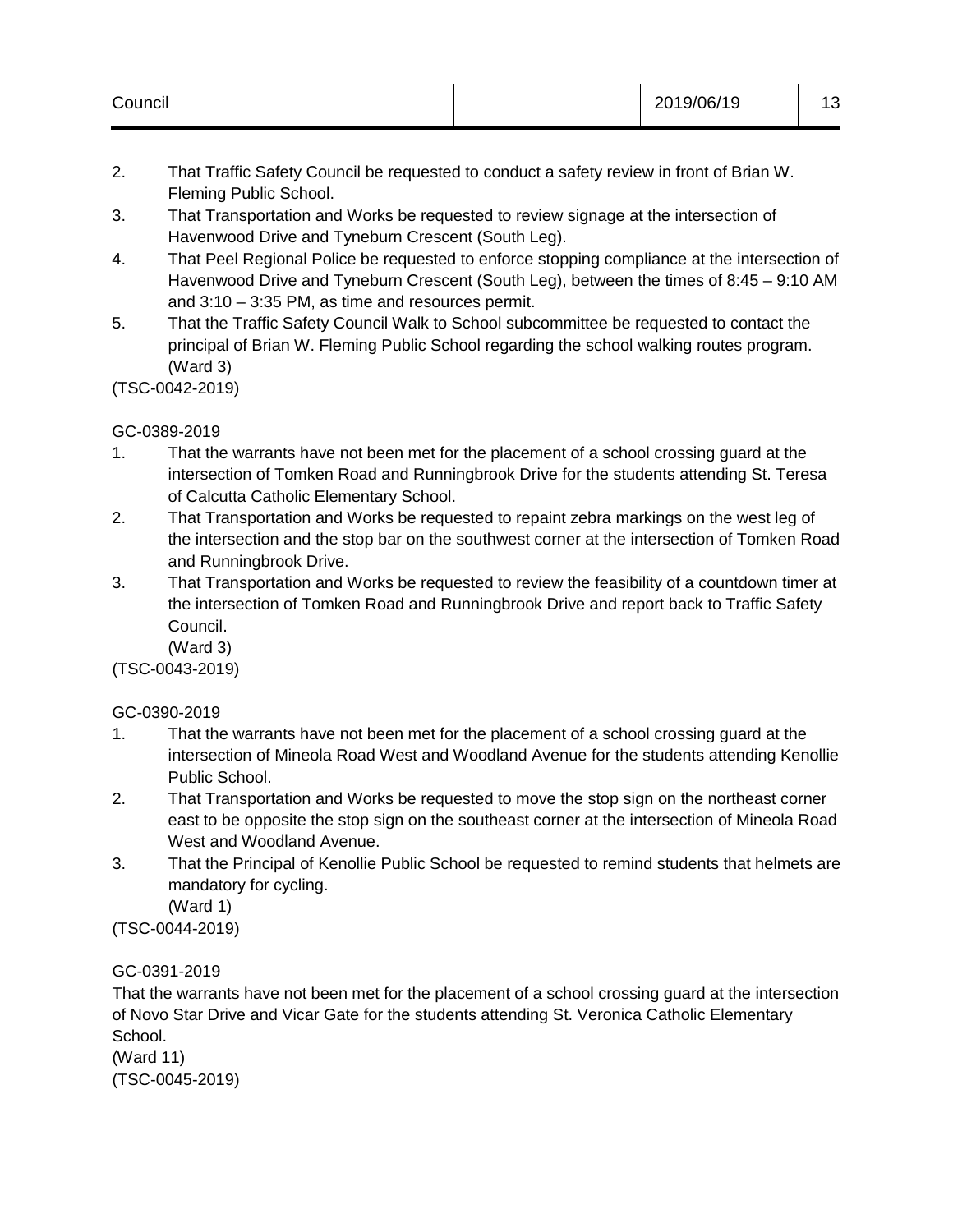| Council |  | 2019/06/19 | 14 |
|---------|--|------------|----|
|---------|--|------------|----|

## GC-0392-2019

That the properties deemed not to be significant Cultural Heritage Landscapes, as per the Corporate Report from the Commissioner of Community Services, dated May 14, 2019, be removed from the City's Heritage Register, save for any individually listed properties.

(Wards 2, 5, 9, 10, 11) (HAC-0042-2019)

# GC-0393-2019

That the request to alter the heritage designated property at 44 Peter Street South, as per the Corporate Report from the Commissioner of Community Services, dated May 14, 2019 be approved. (Ward 1)

(HAC-0043-2019)

# GC-0394-2019

That the request to alter the heritage designated property at 43 Mississauga Road South, as per the Corporate Report from the Commissioner of Community Services, dated May 14, 2019 be approved. (Ward 1)

(HAC-0044-2019)

# GC-0395-2019

- 1. That Alexander Hardy, Rick Mateljan and Terry Ward, Citizen Members of the Heritage Advisory Committee, be appointed to serve on the Heritage Designation Working Group for the term ending November 14, 2022, or until a successor is appointed.
- 2. That Councillor Carlson, be appointed to serve as ex-officio with Councillor Parrish as an alternate, on the Heritage Designation Working Group for the term ending November 14, 2022, or until a successor is appointed.
- (HAC-0045-2019)

# GC-0396-2019

That the verbal update on June 4, 2019 from Matthew Wilkinson, Citizen Member, in regards to the Avro Arrow Replica model and displays at the 2019 Carassauga Festival, be received. (HAC-0046-2019)

## GC-0397-2019

That a by-law be enacted to amend the Traffic By-law 555-00, as amended, to implement lower driveway boulevard parking between the curb and sidewalk, at any time on the west and south sides of Montevideo Road between Corfu Road and a point 50 metres (164 feet) west of Lorca Crescent (east intersection), as outlined in the report from the Commissioner of Transportation and Works, dated May 7, 2019, entitled "Lower Driveway Boulevard Parking - Montevideo Road (Ward 9)".

## GC-0398-2019

That the 2019 Traffic Signal Installation and Modernization Program as outlined in the report from the Commissioner of Transportation and Works, dated May13, 2019 and entitled "2019 Traffic Signal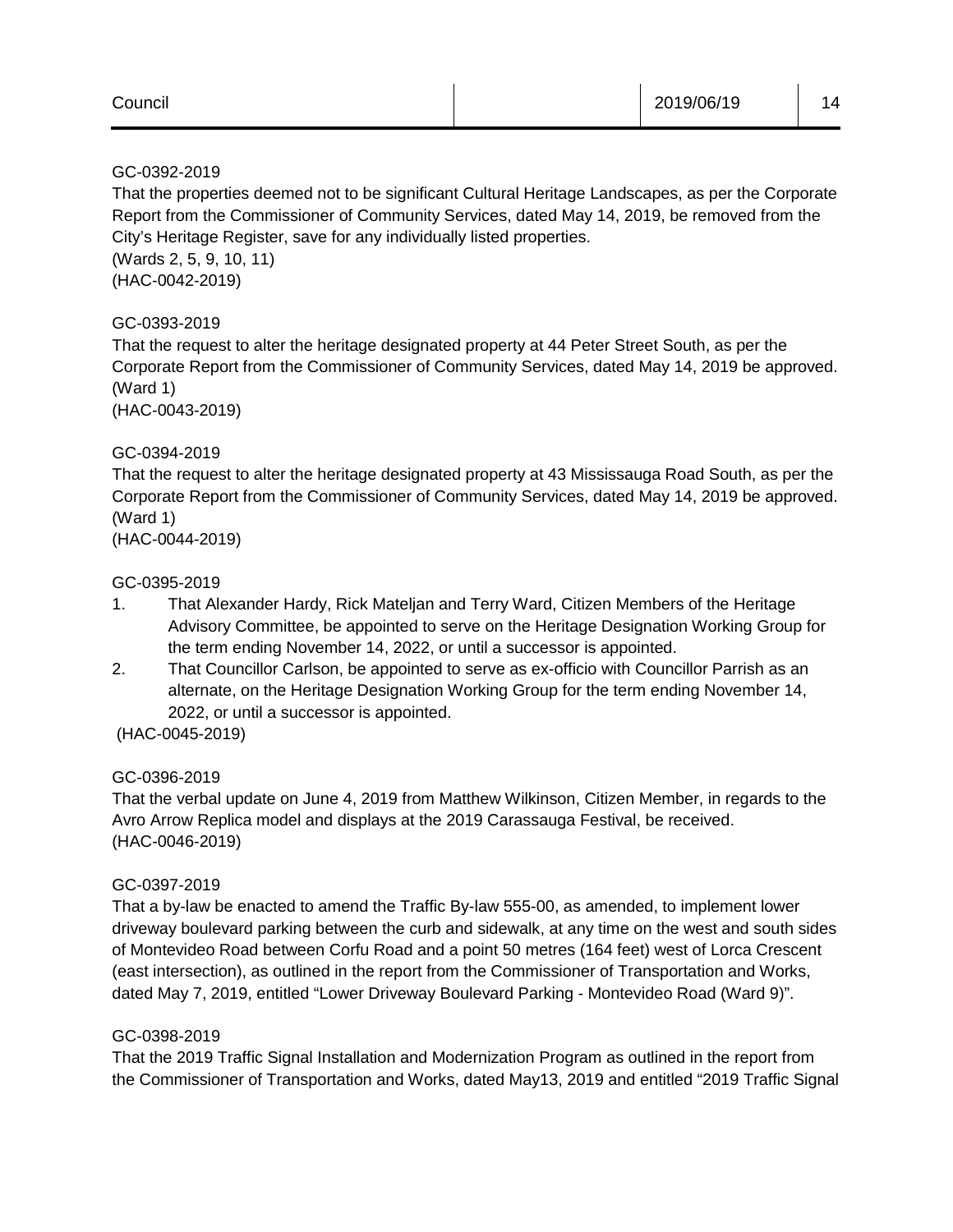Installation and Modernization Program", be approved with exception to the Queen Street and Church Street location.

(Wards 4, 5, 6, 9 and 11)

GC-0399-2019

- 1. That the report from the Commissioner of Transportation and Works, dated, May 24, 2019, entitled: "40 km/h Neighbourhood Area Speed Limits", be received.
- 2. That all necessary by-laws be enacted to amend the Traffic By-law 555-200 to establish 40 km/h neighbourhood area speed limits which will prescribe a maximum rate of speed for neighbourhood areas delineated by geographical boundaries.
	- 3. That the Transportation and Works Department revise Traffic Safety in School Zones Policy 10-03-01 to allow for the implementation of 40 km/h neighbourhood area speed limits.

# GC-0400-2019

- 1. That the report from the Commissioner of Transportation and Works, dated May 24, 2019, entitled, "Automated Speed Enforcement Update", be received.
- 2. That the Transportation and Works Department contribute \$10,000 to the Ontario Traffic Council to help cover the costs associated with the development of the Automated Speed Enforcement project.

## GC-0401-2019

- 1. That the Off-Road Trail #2, in the hydro corridor traversing Wards 1, 2, 7 and 8, be named "Nine Creeks Trail" as outlined in the Corporate Report dated May 14th, 2019, from the Commissioner of Community Services.
- 2. That Council waive the requirement for a 30-day consideration period as outlined in the City's "Facility Naming" Corporate Policy 05-02-02 (Wards 1, 2, 7 and 8)

# GC-0402-2019

- 1. That the following budget amendments as recommended in the "Recommended Projects for the One-Time Doubling of Federal Gas Tax" report dated May 27, 2019, from the Commissioner of Corporate Services and Chief Financial Officer, be included in the 2020 business plan and forecast with funding from the Federal Gas Tax Reserve Fund:
	- a. Cycling Program Scenario C \$1,666,667 in each of 2020, 2021, 2022
	- b. Transit Facility Hoist Replacement \$5,000,000 in 2020
	- c. Bus Replacements \$20,000,000 in 2021
	- d. Lakeshore New Buses \$10,000,000 in 2020
- 2. That capital tax funding for bus replacements in 2022 be removed from the forecast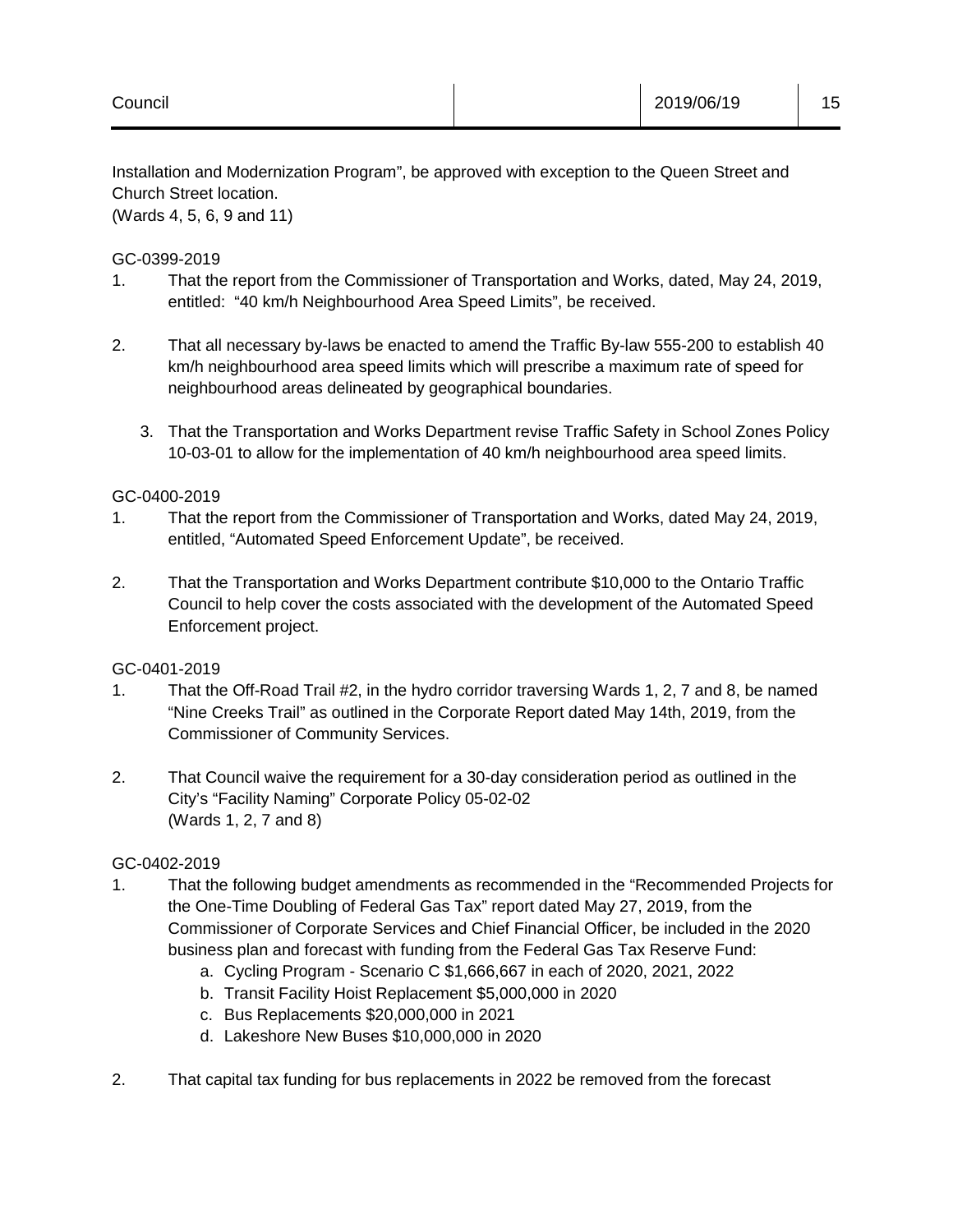3. That authority be granted to the Purchasing Agent to enter into commitments for the projects identified in recommendation #1.

## GC-0403-2019

- 1. That the confidential report from the City Solicitor dated May 30, 2019 titled "125 Eglinton Avenue West – Claim against Pinnacle International (Ontario) Inc. and Terraprobe Inc. (Ward 5)" be received for information;
- 2. That the City Solicitor or her designate be authorized to continue with the action against Pinnacle International (Ontario) Inc. ("Pinnacle") in connection with contaminated soil debris and hydrocarbon contamination found at 125 Eglinton Avenue West (the "City Land"), and to include Terraprobe Inc. in the action, if necessary; and
- 3. That the City Solicitor report back to Council on any settlement discussions with Pinnacle and/or Terraprobe Inc.

Seconded by: C. Parrish

| <b>RECORDED VOTE</b>   | YES | NO. | <b>ABSENT</b> | <b>ABSTAIN</b> |
|------------------------|-----|-----|---------------|----------------|
| Mayor B. Crombie       |     |     | X             |                |
| Councillor S. Dasko    | x   |     |               |                |
| Councillor K. Ras      | x   |     |               |                |
| Councillor C. Fonseca  | X   |     |               |                |
| Councillor J. Kovac    | x   |     |               |                |
| Councillor C. Parrish  | X   |     |               |                |
| Councillor R. Starr    | x   |     |               |                |
| Councillor D. Damerla  |     |     | x             |                |
| Councillor M. Mahoney  | X   |     |               |                |
| Councillor P. Saito    | x   |     |               |                |
| Councillor S. McFadden | x   |     |               |                |
| Councillor G. Carlson  | x   |     |               |                |
|                        |     |     |               |                |

Carried (10, 0, 2-Absent)

# **BY-LAWS ENACTED AS A RESULT OF THE CONSENT AGENDA**

- 0096-2019 A by-law to provide for the payment of Development Charges and to repeal Bylaw 0161-2014 and By-law 0034-2016
- 0097-2019 A by-law to amend By-law 555-2000 as amended being the Traffic By-Law Tea Garden Circle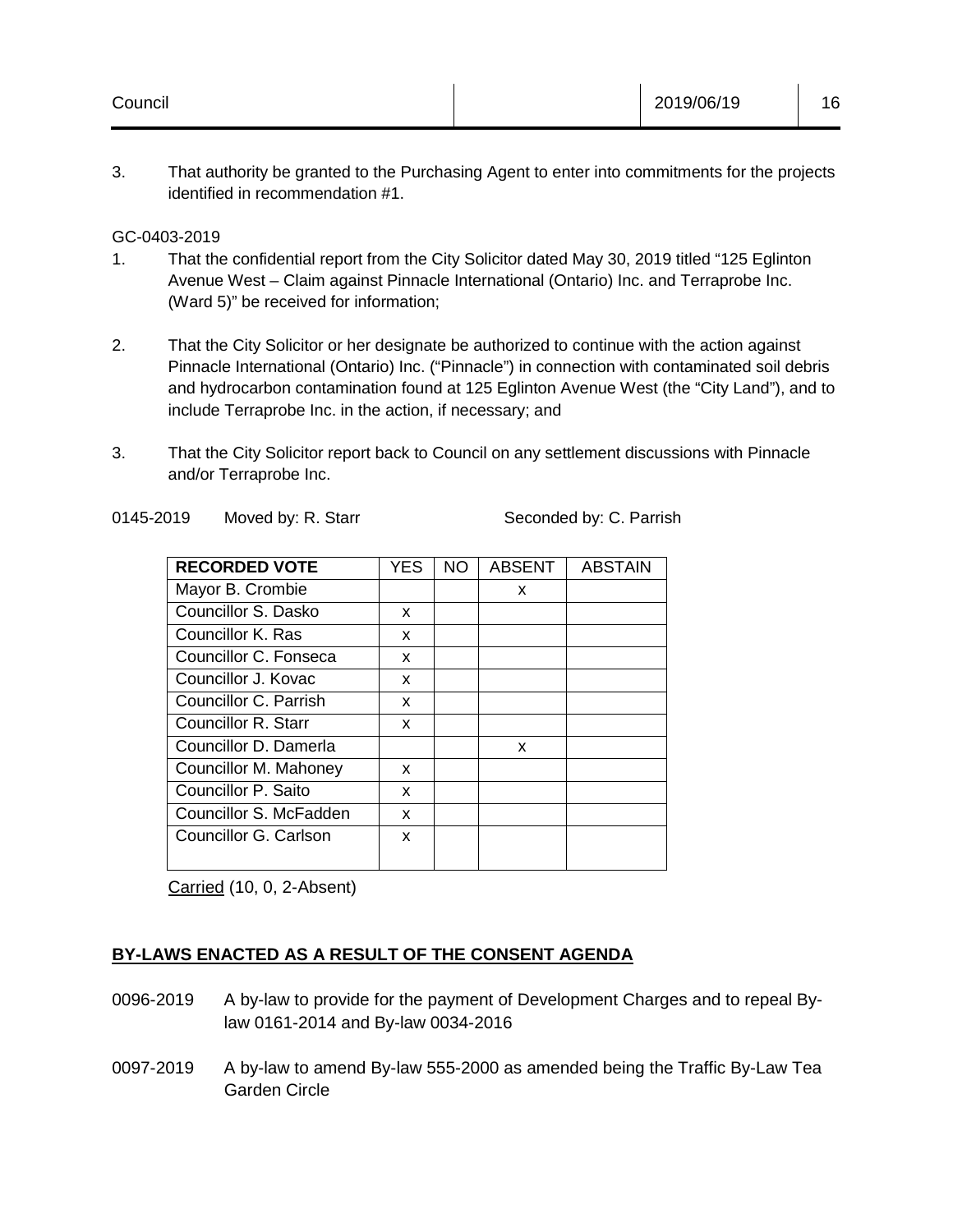# GC-0367-2019/June 12, 2019

0098-2019 A by-law to amend By-law 555-2000 as amended being the Traffic By-Law Invergordon Lane

#### GC-0368-2019/June 12, 2019

0099-2019 A by-law to amend By-law 555-2000 as amended being the Traffic By-Law - Inglewood Drive

## GC-370-2019/June 12, 2019

0100-2019 A by-law to amend By-law 555-2000 as amended being the Traffic By-Law - High Density Parking Prohibition Residential Roads

#### GC-0372-2019/June 12, 2019

0101-2019 A by-law to amend By-law 555-2000 as amended being the Traffic By-Law – Nantcoke Road, Kenway Drive, Gemstar Drive, Pendant Drive

#### GC-0371-2019/June 12, 2019

0102-2019 A by-law to amend By-law 555-2000 as amended being the Traffic By-Law – multiple locations on Sombrero Way

## GC-373-2019/June 12, 2019

0104-2019 A by-law to amend By-law 555-2000 as amended being the Traffic By-Law – Motevideo Road.

## GC-0397-2019/June 19, 2019

- 0105-2019 To authorize execution of amending agreement (OZ13\022 W7)
- 0106-2019 A by-law to confirm the proceedings of the Council of The Corporation of the City of Mississauga at its meeting held on by law June 19, 2019

## **MATTERS SUBJECT FOR DEBATE**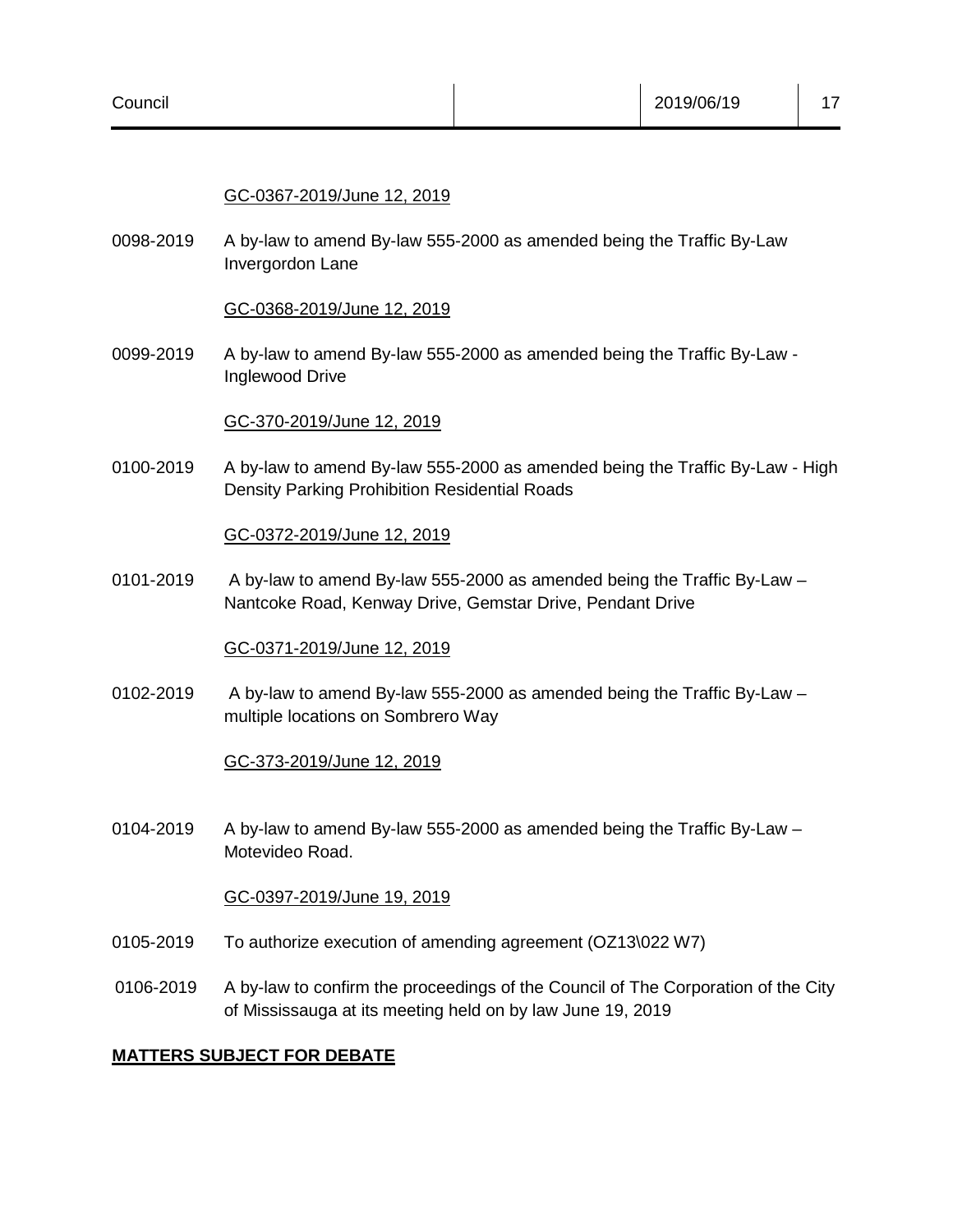# 10.1. Report dated May 27, 2019 from the Commissioner of Corporate Services: Tax Adjustments pursuant to Section 357 and 358 of the Municipal Act

Councillor Starr raised a question regarding the credit on a demolished property that is not rebuilt. Gary Kent, Commissioner Corporate Services and Chief Financial Officer, noted there is a reduction, however, he will get back to Council regarding how long the reduction is for.

Susan Cunningham, Manager, Developmental Financing and Reserve Management spoke to residential and non-residential demolition limits and noted credit will be lost if not rebuilt within a specific time frame.

# 0146-2019 Moved by: K. Ras Seconded by: S. Dasko

- 1. That the report of the Commissioner of Corporate Services and Chief Financial Officer dated May 27, 2019 entitled Tax Adjustments pursuant to Section 357 and 358 of the Municipal Act be received.
- 2. That the tax adjustments outlined in Appendix 1 attached to this report for applications for cancellation or refund of taxes pursuant to Sections 357 and 358 of the Municipal Act, be adopted.

| <b>RECORDED VOTE</b>   | YES | <b>NO</b> | <b>ABSENT</b> | <b>ABSTAIN</b> |
|------------------------|-----|-----------|---------------|----------------|
| Mayor B. Crombie       |     |           | x             |                |
| Councillor S. Dasko    | x   |           |               |                |
| Councillor K. Ras      | x   |           |               |                |
| Councillor C. Fonseca  | X   |           |               |                |
| Councillor J. Kovac    | X   |           |               |                |
| Councillor C. Parrish  | x   |           |               |                |
| Councillor R. Starr    | x   |           |               |                |
| Councillor D. Damerla  |     |           | X             |                |
| Councillor M. Mahoney  | x   |           |               |                |
| Councillor P. Saito    | x   |           |               |                |
| Councillor S. McFadden | X   |           |               |                |
| Councillor G. Carlson  | x   |           |               |                |

Carried (10, 0, 2-Absent)

# 10.4 Report dated June 11, 2019 from the Commissioner of Corporate Services: Planning and Development Committee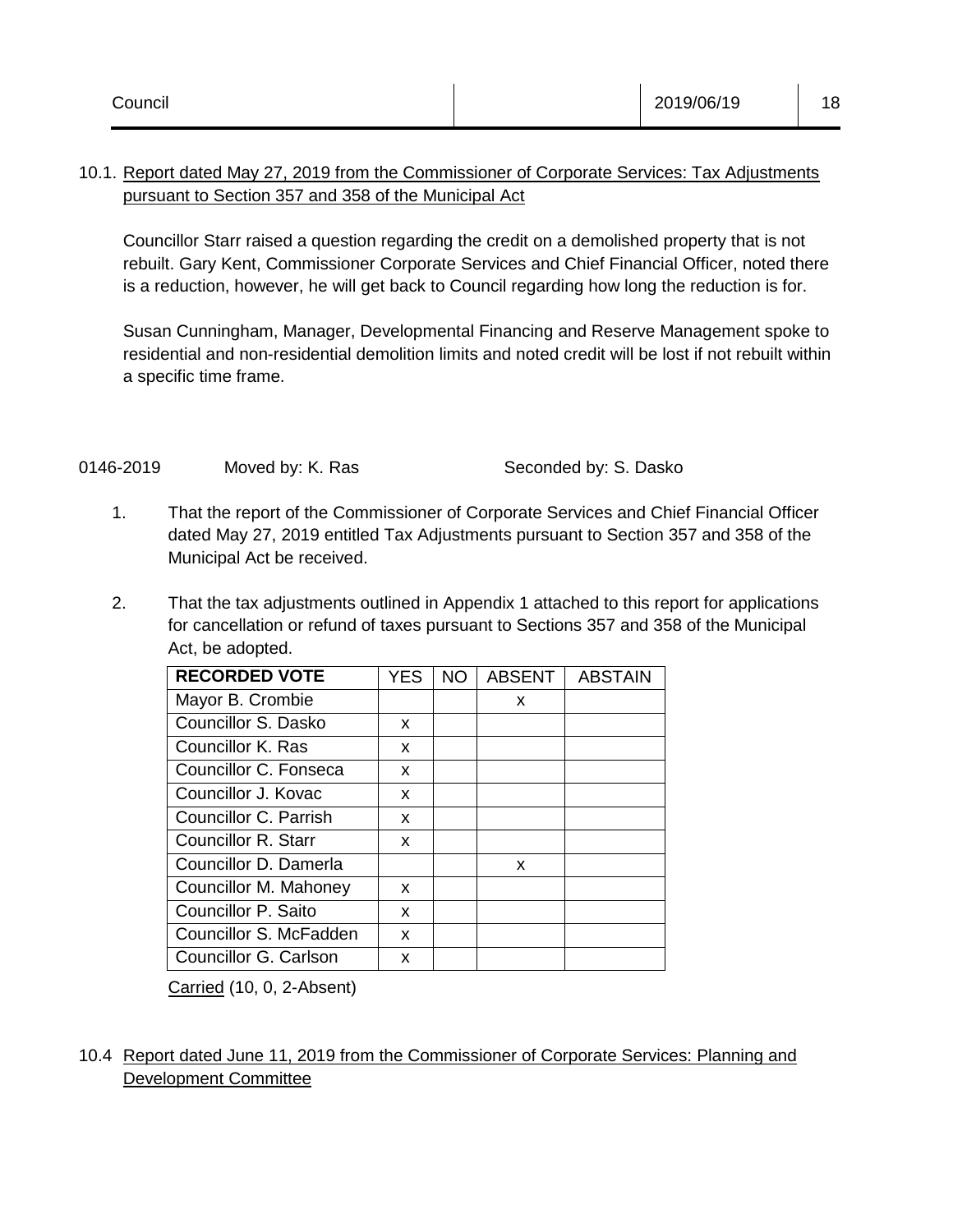Seconded by: K. Ras

Councillor Dasko spoke to the timing of the Planning and Development Committee meeting and suggested a 6 p.m. start time. Councillor Dasko spoke to the support from residents that prefer an evening meeting time.

Councillor Ras and Councillor Mahoney spoke in support of the 6 p.m. start time for the Planning and Development Committee.

Councillor Parrish raised a question regarding the forming of a Subcommittee and brought a motion to establish a subcommittee containing 10 council members with a quorum of 6 members.

The following Council members were appointed to the Planning and Development Subcommittee: Councillor Dasko, Councillor Ras, Councillor Fonseca, Councillor Kovac, Councillor Starr, Councillor Damerla, Councillor Mahoney, Councillor McFadden, Councillor Carlson and Mayor Crombie

| 0147-2019 | Moved by: S. Dasko |  |
|-----------|--------------------|--|
|-----------|--------------------|--|

- 1. That the Planning and Development Committee be a subcommittee of Council comprised of 10 members of Council, with a quorum of 6 members. All other members are ex-officio of the committee and permitted to vote when attending the committee meeting.
- 2. That the following be members of the PDC subcommittee:

Councillor Dasko Councillor Ras Councillor Fonseca Councillor Kovac Councillor Starr Councillor Damerla Councillor Mahoney Councillor McFadden Councillor Carlson Mayor Crombie

| <b>RECORDED VOTE</b>  | YFS. | NO. | I ABSENT | <b>ABSTAIN</b> |
|-----------------------|------|-----|----------|----------------|
| Mayor B. Crombie      |      |     |          |                |
| Councillor S. Dasko   |      |     |          |                |
| Councillor K. Ras     |      |     |          |                |
| Councillor C. Fonseca |      |     |          |                |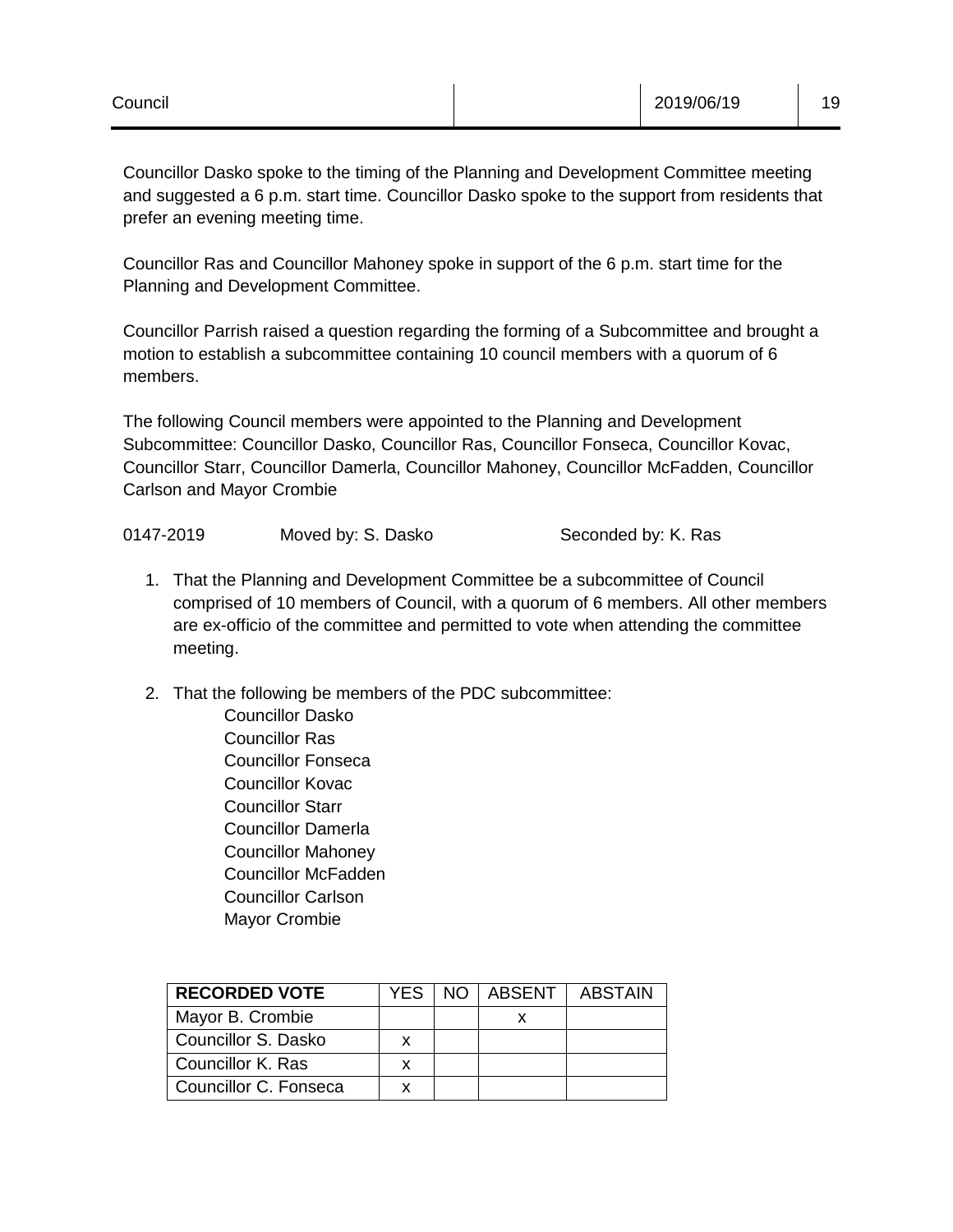| Councillor J. Kovac    | x |   |  |
|------------------------|---|---|--|
| Councillor C. Parrish  | x |   |  |
| Councillor R. Starr    | x |   |  |
| Councillor D. Damerla  |   | x |  |
| Councillor M. Mahoney  | x |   |  |
| Councillor P. Saito    | x |   |  |
| Councillor S. McFadden | x |   |  |
| Councillor G. Carlson  | x |   |  |
|                        |   |   |  |

0148-2019 Moved by: S. Dasko Seconded by: K. Ras

That the Planning and Development Committee scheduled start time be changed to a 6 p.m. start.

| <b>RECORDED VOTE</b>       | YES | <b>NO</b> | <b>ABSENT</b> | <b>ABSTAIN</b> |
|----------------------------|-----|-----------|---------------|----------------|
| Mayor B. Crombie           |     |           | X             |                |
| Councillor S. Dasko        | x   |           |               |                |
| Councillor K. Ras          | x   |           |               |                |
| Councillor C. Fonseca      | X   |           |               |                |
| Councillor J. Kovac        | x   |           |               |                |
| Councillor C. Parrish      | x   |           |               |                |
| <b>Councillor R. Starr</b> | x   |           |               |                |
| Councillor D. Damerla      |     |           | X             |                |
| Councillor M. Mahoney      | x   |           |               |                |
| Councillor P. Saito        | X   |           |               |                |
| Councillor S. McFadden     | x   |           |               |                |
| Councillor G. Carlson      | X   |           |               |                |
|                            |     |           |               |                |

Carried (10, 0, 2-Absent)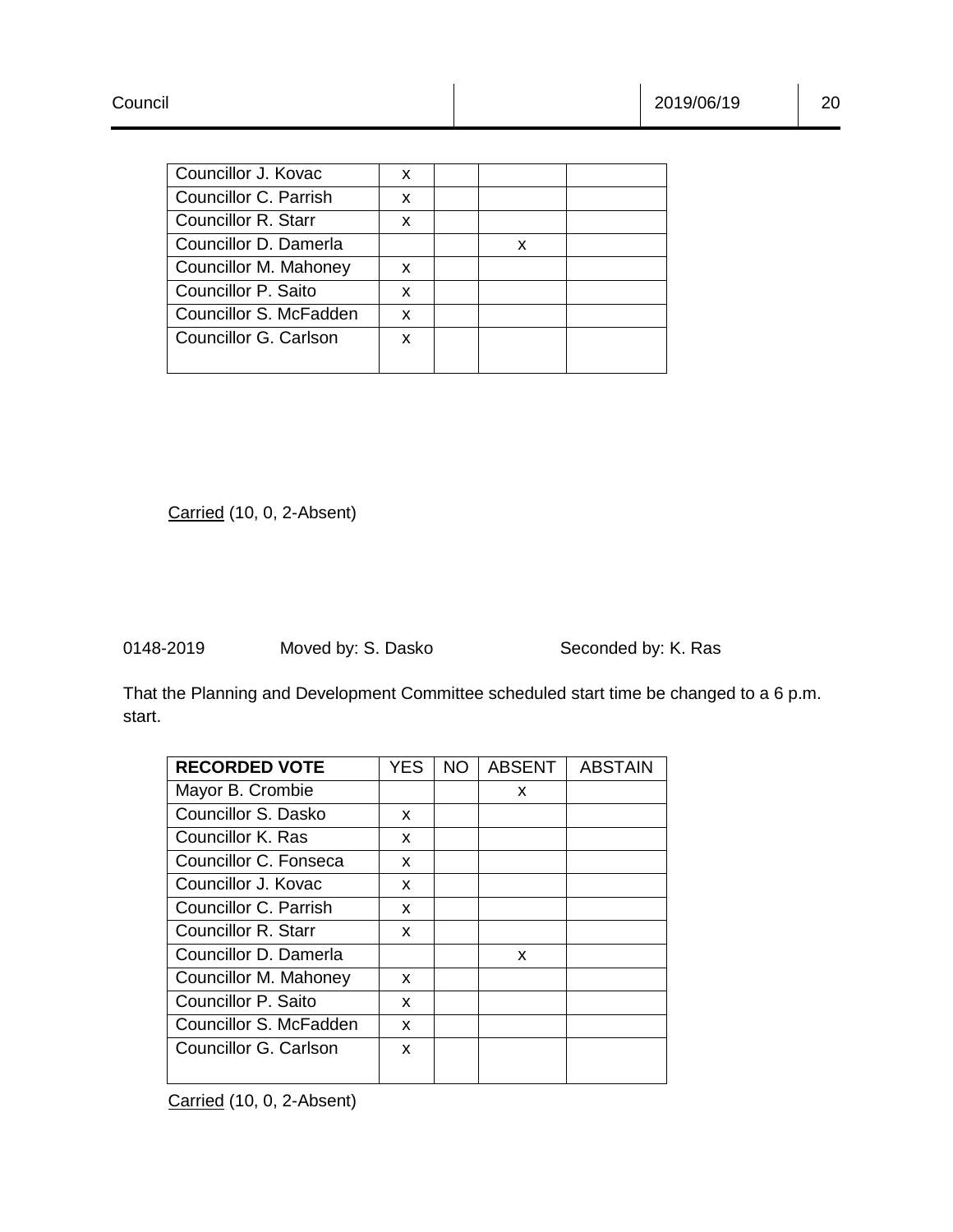# 11.1 Environmental Action Committee Report 4 – 2019 dated June 11, 2019

Councillor Mahoney spoke to the student of Camilla Road Senior Public School who made a deputation to Council and to the Environmental Action Committee (EAC) for declaring a climate emergency. Councillor Mahoney noted that EAC supported and adopted the student's position and brought a motion to Council to adopt the declaration of a climate emergency.

Councillor Parrish requested that students of Camilla Road Senior P.S. be thanked and added to the motion.

0149-2019 Moved by: M. Mahoney Seconded by: S. Dasko

That Recommendations EAC-0016 to EAC-0024-2019 inclusive contained in Enviornmental Action Committee Report 4-2019 dated June 11, 2019 be approved, with the exception of EAC-0016-2019 which is replaced with the following:

Climate change is a real and urgent crisis, driven by human activity, that impacts the environment, biodiversity, human health and the economy.

The City of Mississauga is committed to taking action on climate change, therefore the City if Mississauga declares a climate emergency and direct staff to develop and bring forward a climate change action plan to Council for approval by the end of 2019.

That the students of Camilla Road Senior P.S. be thanked for their initiative on this matter. (EAC-0016-2019)

| <b>RECORDED VOTE</b>   | YES | NO. | <b>ABSENT</b> | <b>ABSTAIN</b> |
|------------------------|-----|-----|---------------|----------------|
| Mayor B. Crombie       |     |     | x             |                |
| Councillor S. Dasko    | x   |     |               |                |
| Councillor K. Ras      | x   |     |               |                |
| Councillor C. Fonseca  | x   |     |               |                |
| Councillor J. Kovac    | x   |     |               |                |
| Councillor C. Parrish  | x   |     |               |                |
| Councillor R. Starr    | x   |     |               |                |
| Councillor D. Damerla  |     |     | x             |                |
| Councillor M. Mahoney  | x   |     |               |                |
| Councillor P. Saito    | x   |     |               |                |
| Councillor S. McFadden | x   |     |               |                |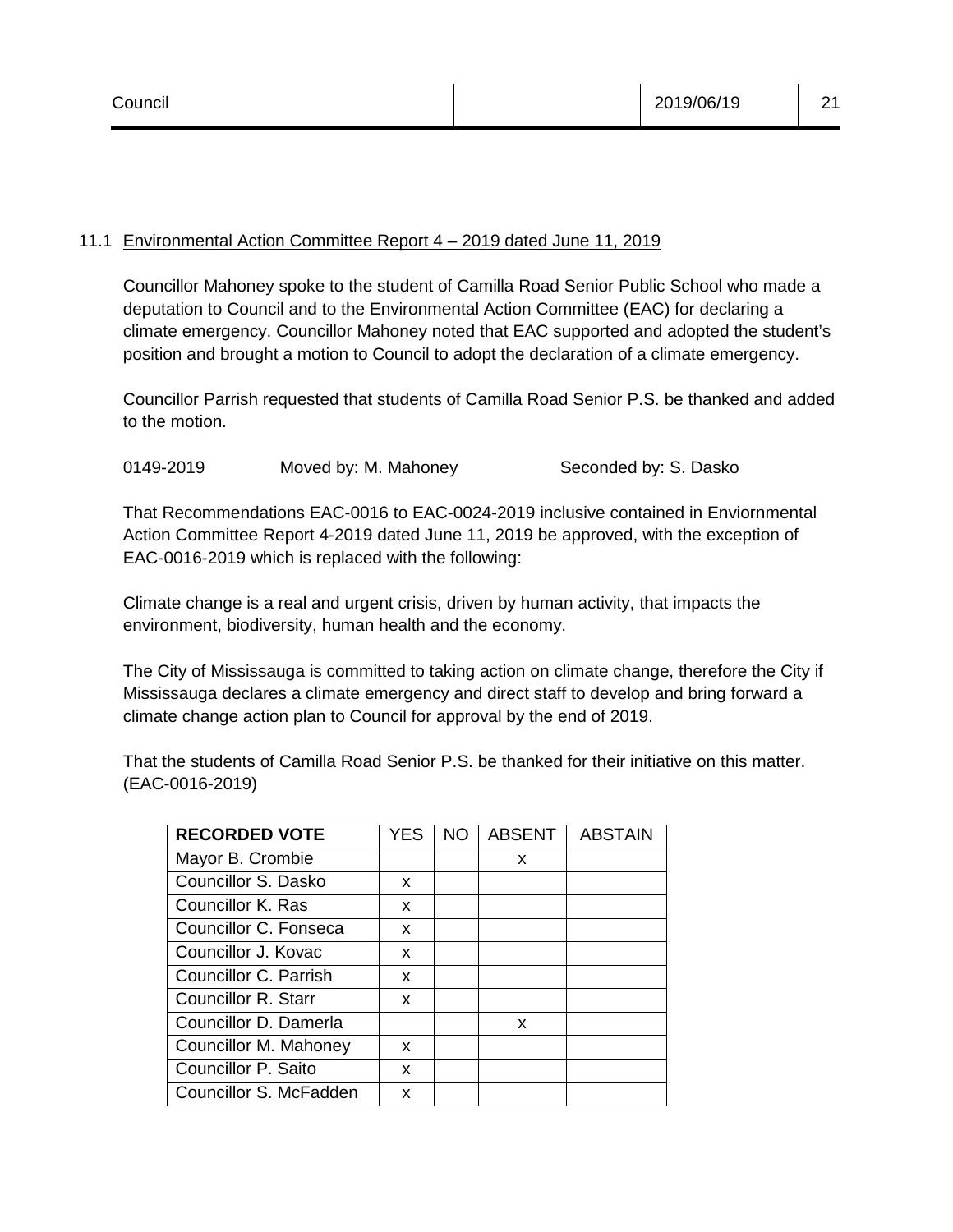# EAC-0017-2019

- 1. That the deputation from the Camilla Road Senior Public School Eco Team Students in regards to declaring a Climate Emergency be received.
- 2. That the hand-out from the Camilla Road Senior Public School Eco Team regarding the 12 Climate Change Improvement Ideas be referred back to staff for further review.

(EAC-0017-2019)

# EAC-0018-2019

That the deputation and associated presentation by Leya Barry, Climate Change Coordinator to present on The Climate Change Project: Findings from Siemens' City Performance Tool for Mississauga be received.

(EAC-0018-2019)

## EAC-0019-2019

That the deputation and associated presentation by Sumeet Jhingan, Project Manager, Energy Management to present on the 5 Year Energy Conservation Plan (2019 -2023) be received. (EAC-0019-2019)

## EAC-0020-2019

That the deputation and associated presentation Councillor Stephen Dasko, Ward 1 to present on the Study Tour to Sweden, 2019 be received. (EAC-0020-2019)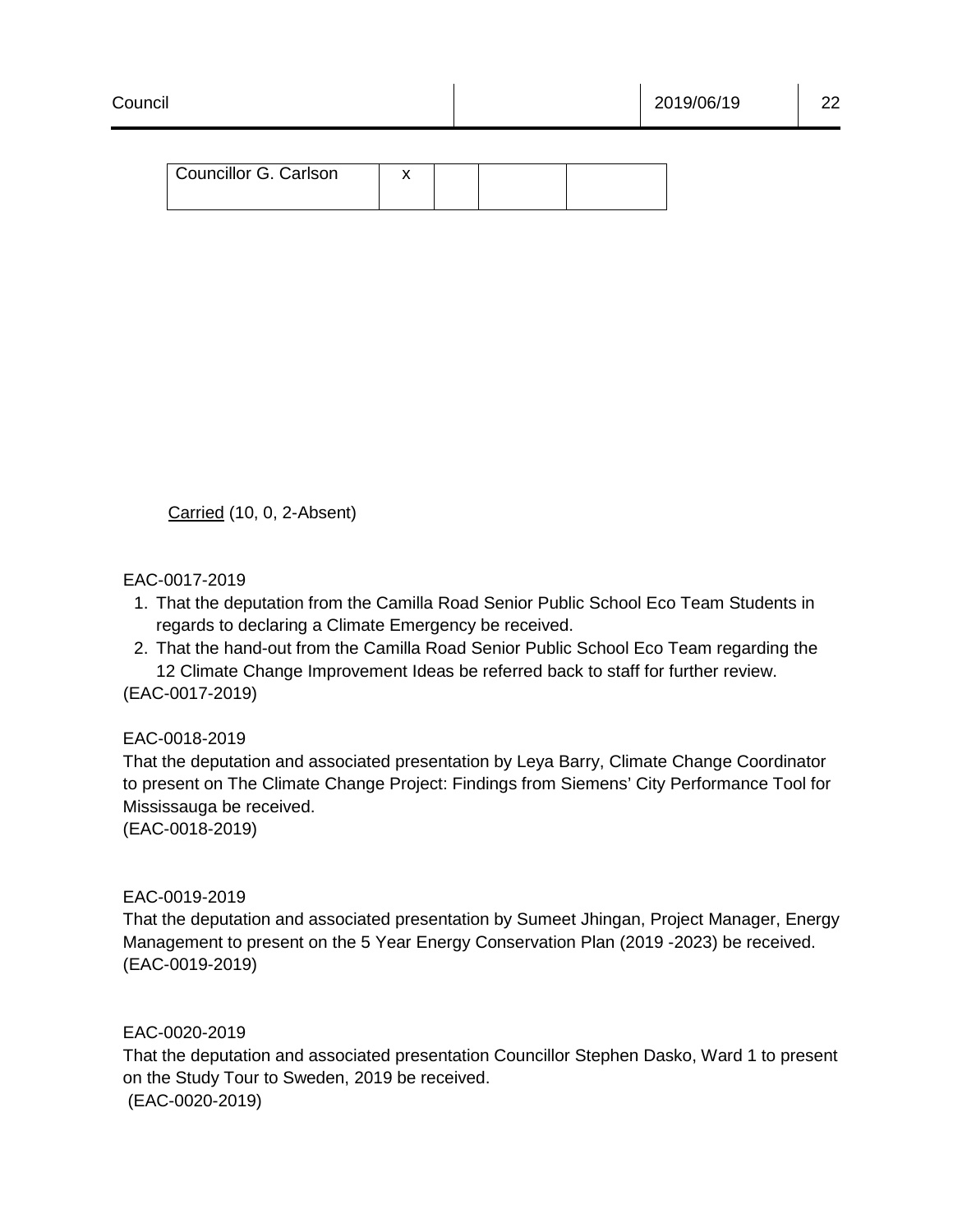EAC-0021-2019

That the deputation by Sarah Piett, Acting Supervisor, Woodlands & Natural Areas to present on Pollinator Initiatives be deferred to a future EAC meeting. (EAC-0021-2019)

EAC-0022-2019 That the revised 2019-2022 Environmental Action Committee Terms of Reference be approved. (EAC-0022-2019)

## EAC-0023-2019

That the proposed 2019-2022 Environmental Action Committee Work Plan be approved. (EAC-0023-2019)

# EAC-0024-2019

- 1. That the EAC Actions Summary will no longer be a standing item on every Environmental Action Committee Agenda.
- 2. That the EAC Actions Summary will be reflected in the EAC Work Plan.
- 3. That the EAC Actions Summary will be an annual report list. (EAC-0024-2019)

# 11.3. Planning and Development Committee Report 10 – dated June 11, 2019

Councillor Carlson spoke to the Daniel's Settlement and working with Daniels to come to an agreement.

Councillor Saito spoke to recommendations made by the Planning department.

Councillor Parrish spoke to Erindale Village, public meetings and receiving input from Councillors and residents.

0150-2019 Moved by: G. Carlson Seconded by: P. Saito

That Recommendations PDC-0041-2019 to PDC-0046-2019 inclusive contained in Planning and Development Committee Report 10-2019 dated June 10, 2019 be approved, with the exception of PDC-0045-2019.

| <b>RECORDED VOTE</b> |  | YES   NO   ABSENT | ABSTAIN |
|----------------------|--|-------------------|---------|
| Mayor B. Crombie     |  |                   |         |
| Councillor S. Dasko  |  |                   |         |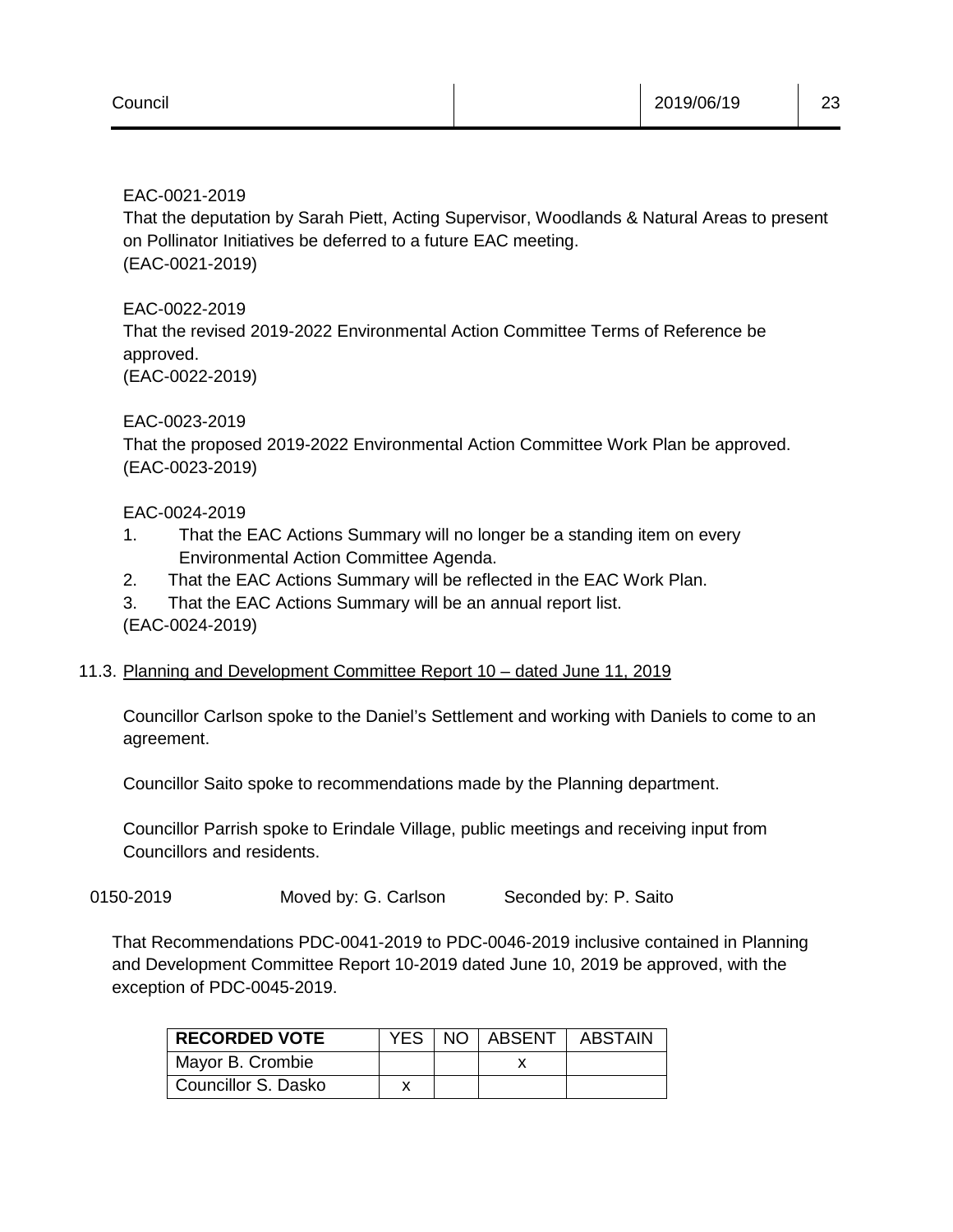| Councillor K. Ras      | x |   |  |
|------------------------|---|---|--|
| Councillor C. Fonseca  | X |   |  |
| Councillor J. Kovac    | x |   |  |
| Councillor C. Parrish  | X |   |  |
| Councillor R. Starr    | x |   |  |
| Councillor D. Damerla  |   | x |  |
| Councillor M. Mahoney  | x |   |  |
| Councillor P. Saito    | X |   |  |
| Councillor S. McFadden | X |   |  |
| Councillor G. Carlson  | x |   |  |
|                        |   |   |  |

0151-2019 Moved by: G. Carlson Seconded by: P. Saito

WHEREAS Daniels HR Corporation filed an Official Plan Amendment application and a Rezoning application at the property located at 2475 Eglinton Avenue West, at the northeast quadrant of Eglington Avenue West and Erin Mills Parkway, for the purpose of seeking approval to develop three apartment buildings at heights of 24, 25 and 36 storeys, with ground floor retail and commercial space;

AND WHEREAS Daniels HR Corporation appealed its applications to the Local Planning Appeal Tribunal ("LPAT") on March 20, 2018 as the City of Mississauga had not made a decision regarding the applications within the statutory period;

AND WHEREAS a hearing has been scheduled to occur with respect to the appeal commencing on March 16, 2020;

AND WHEREAS Daniels HR Corporation made revisions to its development proposal to reduce the height of the proposed buildings to 11, 15 and 29 storeys;

AND WHEREAS Planning staff prepared a Recommendation Report, dated May 16, 2019 recommending that the City appear at the LPAT appeal in support of the revised propose proposal, subject to conditions as set out within the staff report;

AND WHEREAS the Planning staff report was considered at Planning Committee on June 10, 2016, after submissions were heard by members of the public, representatives of Daniels HR Corporation and from representatives from the Trillium Heath Partners;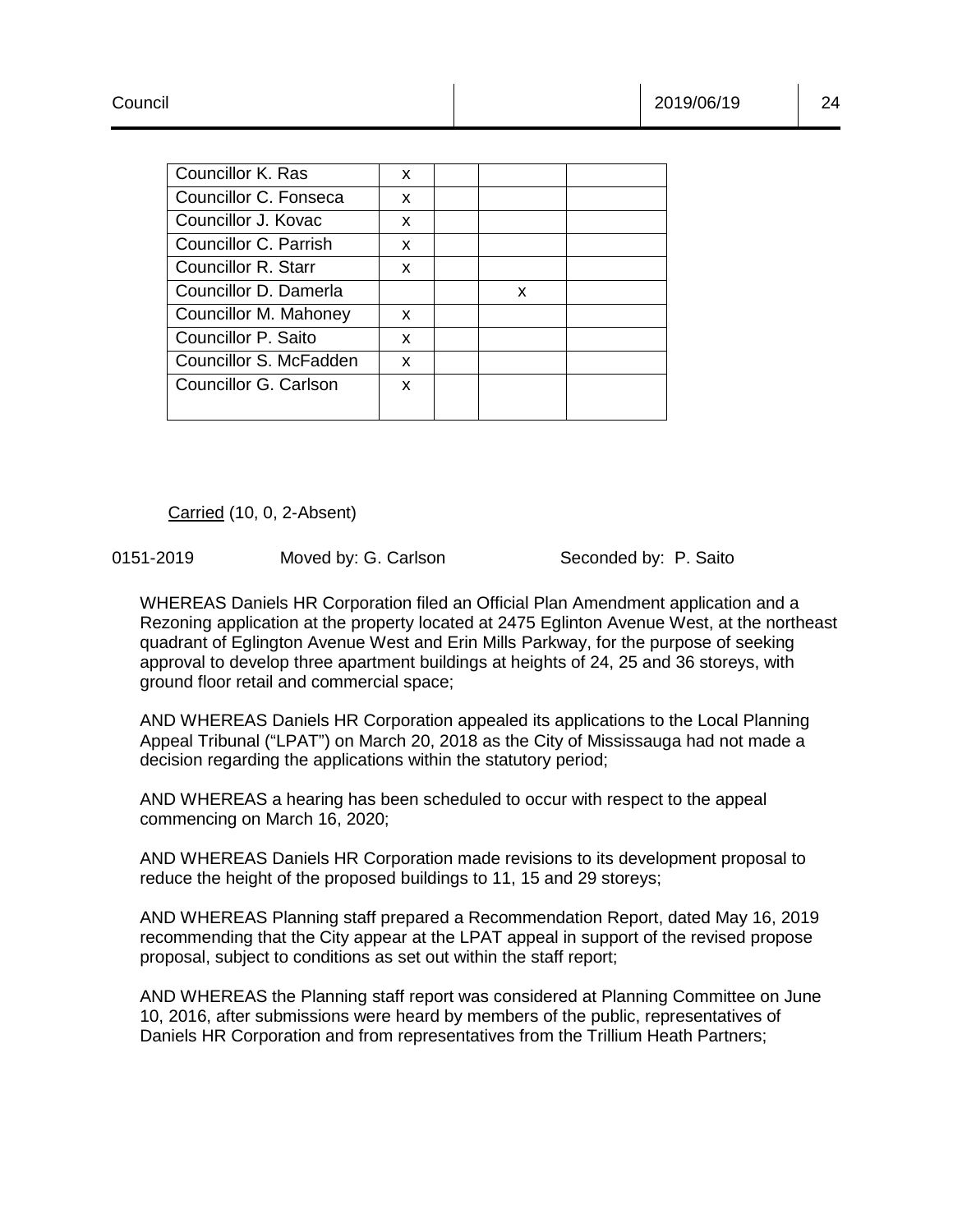AND WHEREAS Planning Committee decided at its meeting on June 10, 2019 that it is in the public interest to reject Planning staff's recommendation and that City should appear at the LPAT hearing in opposition to the revised proposal;

NOW THEREFORE be it resolved that:

- 1. That City Council adopt the recommendation of Planning Committee dated June 10, 2019 and it hereby directs Legal Services to retain external legal counsel and any necessary consultants to attend at the Local Planning Appeal Tribunal proceedings to oppose the approval of the proposed development based upon, but not limited to, the following grounds:
	- a. The proposed building height of 29 storeys is not consistent with the Provincial Policy Statement, 2017 and it does not conform to the Growth Plan for the Greater Golden Horseshoe and the Mississauga Official Plan;
	- b. The density of the proposed development is too great for the subject site and is not consistent with, and does not conform to, the above noted policy documents;
	- c. There are insufficient municipal and other public services available to accommodate the proposed development at the density proposed;
	- d. The height and density of the proposed development do not conform to, are inconsistent with, and will prejudice the implementation of, the existing and planned urban hierarchy of the City Structure;
	- e. The height and density of the proposed development, if approved, will prejudice the ongoing planning process related to future development of Erin Mills Town Centre; and,
	- f. The development will cause unacceptable land use impacts upon neighbouring properties.
- 2. That 5 oral submissions be received.

| <b>RECORDED VOTE</b>  | <b>YES</b> | NO. | <b>ABSENT</b> | <b>ABSTAIN</b> |
|-----------------------|------------|-----|---------------|----------------|
| Mayor B. Crombie      |            |     | x             |                |
| Councillor S. Dasko   | x          |     |               |                |
| Councillor K. Ras     | x          |     |               |                |
| Councillor C. Fonseca | x          |     |               |                |
| Councillor J. Kovac   | x          |     |               |                |
| Councillor C. Parrish | x          |     |               |                |
| Councillor R. Starr   | x          |     |               |                |
| Councillor D. Damerla |            |     | x             |                |
| Councillor M. Mahoney | x          |     |               |                |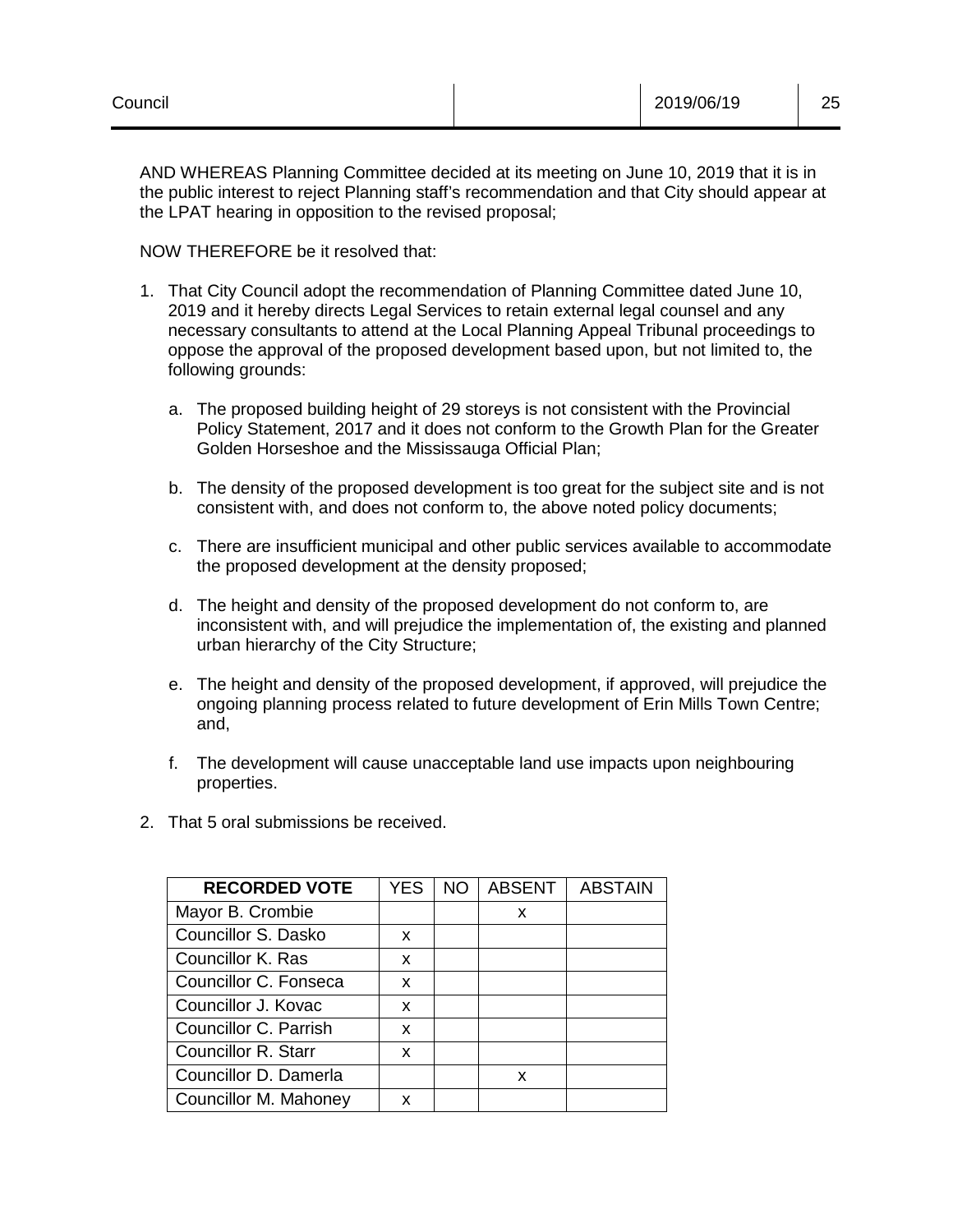| Councillor P. Saito    |  |  |
|------------------------|--|--|
| Councillor S. McFadden |  |  |
| Councillor G. Carlson  |  |  |

## 16. **MOTIONS**

# 16.4. Motion regarding the Development agreement with Somlar Inc. and D.W. Elm Holding, City of Mississauga and Region of Peel

Councillor Parrish spoke briefly to the purpose of the motion.

WHEREAS Solmar Inc. & D.W. Elm Holding Ltd., the Corporation of the City of Mississauga (the "City") and the Regional Municipality of Peel entered into a development agreement dated November 16, 2016 (the "Development Agreement") regarding certain obligations in relation to the rezoning of lands owned by Solmar Inc. & D.W. Elm Holding Ltd. at 24-64 Elm Dive West and 3528-3563 Hurontario Street, Mississauga (the "Site") under City file no. OZ 13/022.

AND WHEREAS the Development Agreement obligates Solmar Inc. & D.W. Elm Holdings Ltd. to convey a portion of the Site to the City, being those lands identified as parts 10, 12, 16, 20, 21 and 22 on Reference Plan 43R-37208 deposited on title to the Site (the "Park Block"), in partial satisfaction of its parkland dedication requirements under subsection 42 of the *Planning Act*.

AND WHEREAS pursuant to the terms of the Development Agreement Solmar Inc. and D.W. Elm Holdings Ltd. are required to convey the Park Block to the City as of the day before the day of the first building permit issuance, including issuance of a conditional building permit, for phase 1 of the development of the Site.

AND WHEREAS the Development Agreement provides that Solmar Inc. and D.W. Elm Holdings Ltd. may use the Park Block for construction staging under a license from the City on certain agreed upon terms and conditions and such further terms and conditions to be agreed to.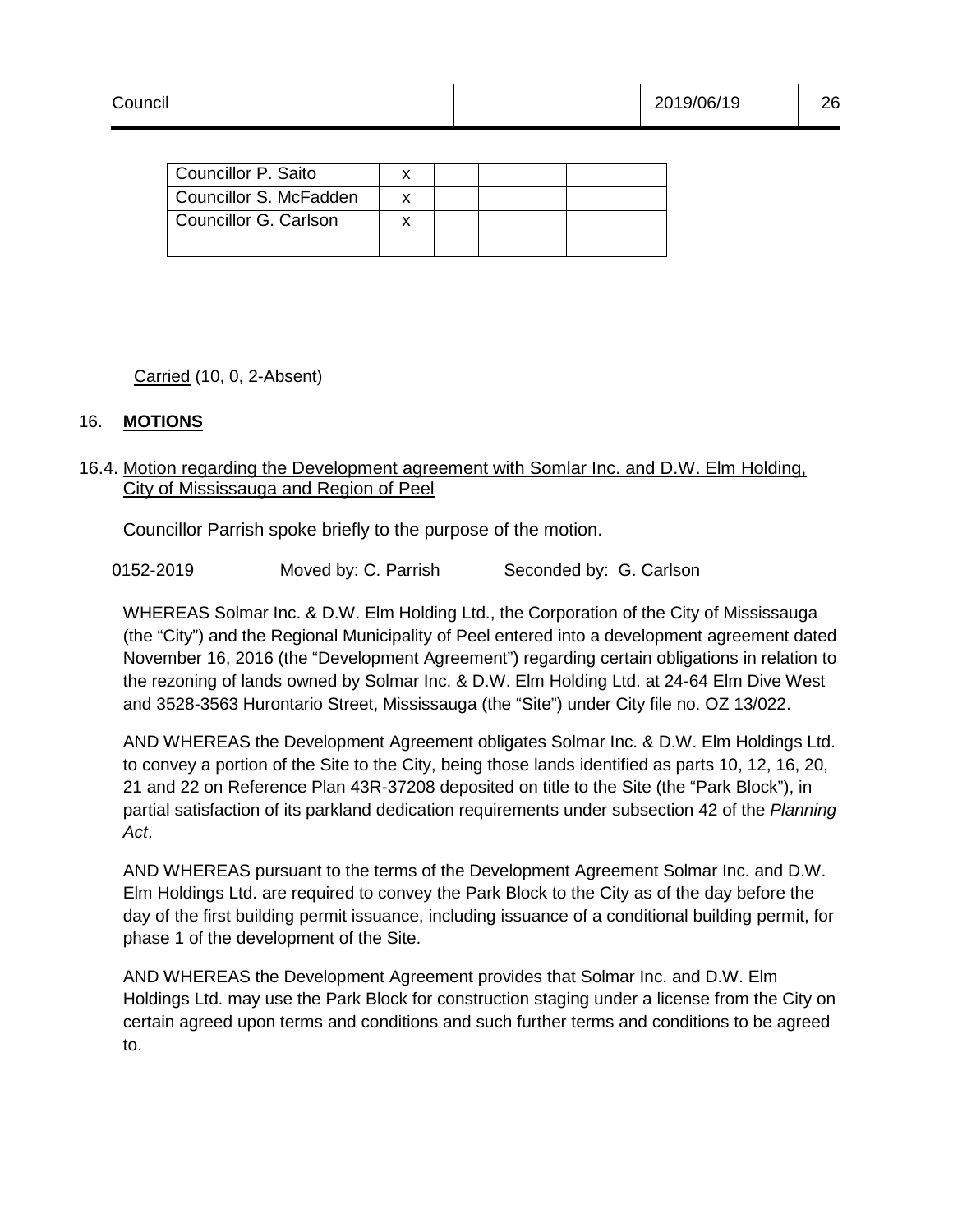AND WHEREAS title to that portion of the Site owned by Solmar Inc. was transferred from Solmar Inc. to Solmar (Edge) Corp such that Solmar (Edge) Corp is now responsible for the obligations of Solmar Inc. under the Development Agreement.

AND WHEREAS Solmar (Edge) Corp and D.W. Elm Holdings Ltd. now propose to utilize the Park Block under licence from the City for construction staging and a temporary day care both during construction of phase 1 of the development of the Site.

AND WHEREAS in order to permit the City time to assess whether, and on what terms and conditions, to permit use of the Park Block for a day care prior to conveyance of the Park Block to the City, Council hereby seeks to amend the Development Agreement to extend the deadline for conveyance of the Park Block to at least the day before the day of issuance of the first above-grade building permit, including a conditional permit, for phase 1 of the development of the Site.

# NOW THEREFORE LET IT BE RESOLVED

That Council directs that a by-law be enacted to authorize the Commissioner, Planning and Building and the Clerk to execute an amending agreement to the Development Agreement that defers the deadline for conveyance of the Park Block on terms and conditions satisfactory to the Commissioner, Planning and Building, and in a form satisfactory to the City Solicitor

| <b>RECORDED VOTE</b>       | YES. | NO. | <b>ABSENT</b> | <b>ABSTAIN</b> |
|----------------------------|------|-----|---------------|----------------|
| Mayor B. Crombie           |      |     | x             |                |
| Councillor S. Dasko        | x    |     |               |                |
| Councillor K. Ras          | x    |     |               |                |
| Councillor C. Fonseca      | X    |     |               |                |
| Councillor J. Kovac        | x    |     |               |                |
| Councillor C. Parrish      | x    |     |               |                |
| <b>Councillor R. Starr</b> | x    |     |               |                |
| Councillor D. Damerla      |      |     | x             |                |
| Councillor M. Mahoney      | x    |     |               |                |
| Councillor P. Saito        | x    |     |               |                |
| Councillor S. McFadden     | X    |     |               |                |
| Councillor G. Carlson      | X    |     |               |                |

Carried (10, 0, 2-Absent)

16.2. To amend General Committee Report 9 - 2019, dated May 1, 2019 Recommendation GC-0251-2019 with respect to the Site Inspection Report for St. Timothy Catholic Elementary School and Corsair Public School. (housekeeping)

0153-2019 Moved by: J. Kovac Seconded by: C. Fonsenca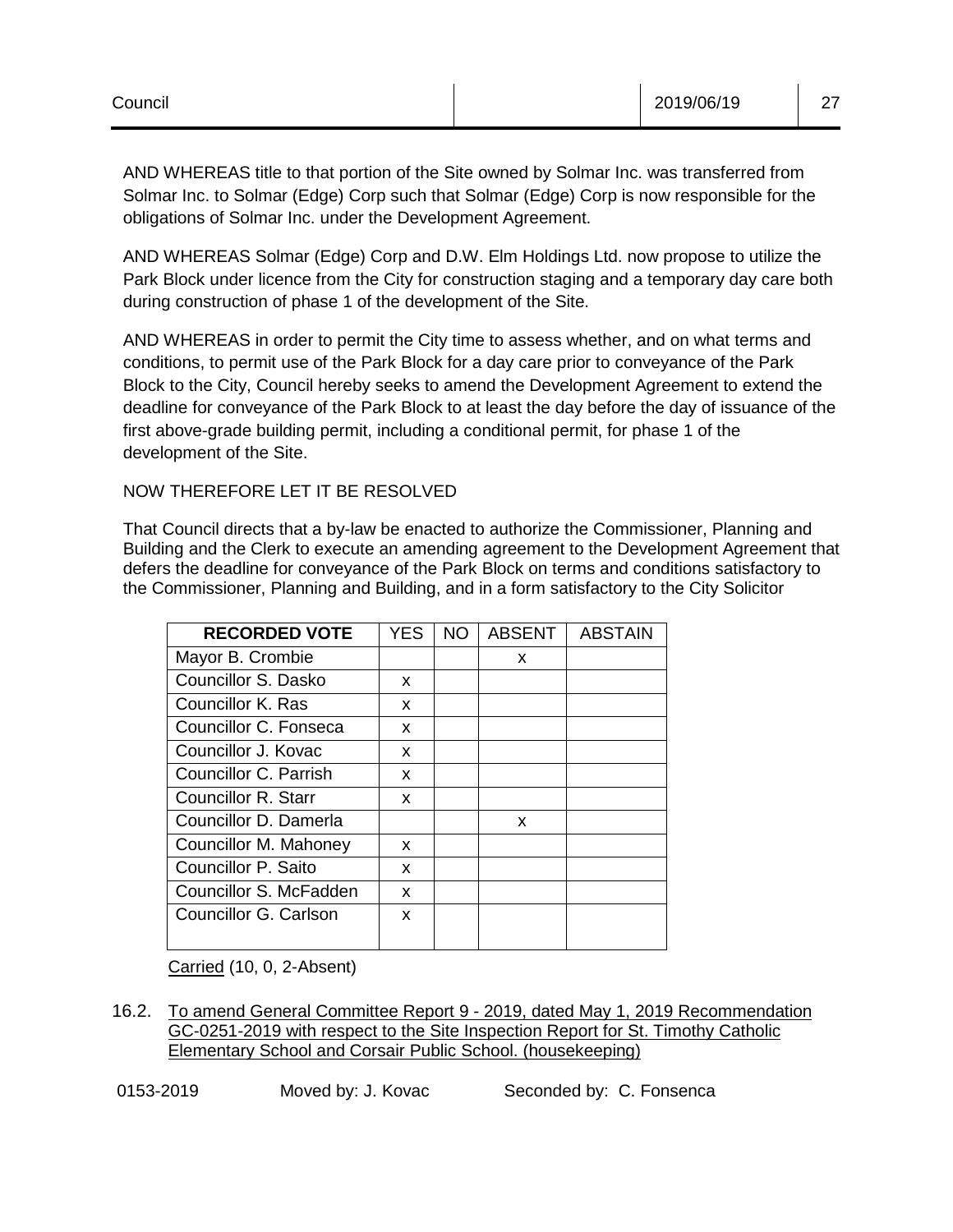WHERAS General Committee Report 9 – 2019 dated May 1, 2019 was adopted by Council on May 8, 2019 by Resolution 0104-2019;

AND WHEREAS Recommendation GC-0251-2019 included in the General Committee Report 9 – 2019 dated May 1, 2019, did not contain all 4 parts of the recommendation approved at the Traffic Safety Council Meeting on April 24, 2019 due to an administrative error.

NOW THEREFORE BE IT RESOLVED:

THAT Recommendation GC-0251-2019 be amended as follows:

- 1. That the Principal of St. Timothy Catholic Elementary School be requested to remind parents not to stop to drop off students in the "No Stopping" zone on Florian Road in front of and near the walkway at the rear of St. Timothy Catholic Elementary School and instead park on Florian Road where it is legal to park.
- 2. That the Dufferin-Peel Catholic District School Board be requested to review the operation of the kiss and ride in front of St. Timothy Catholic Elementary School.
- 3. That Transportation and Works be requested to review the feasibility of conducting a sidewalk petition on Floridian Road between Creelman Road and Pathfinder Drive, for the students attending St. Timothy Catholic Elementary School and Corsair Public School.
- 4. That Parking Enforcement be requested to enforce the "No Stopping/No Parking" Prohibitions on Floridian Road between the times of 8:35 – 9:05 AM and 3:20 – 3:45 PM, once signage as per Transportation and Works is installed, for the students attending St. Timothy Catholic Elementary School and Corsair Public School. (Ward 7) (TSC-0029-2019)

| <b>RECORDED VOTE</b>   | <b>YES</b> | <b>NO</b> | <b>ABSENT</b> | <b>ABSTAIN</b> |
|------------------------|------------|-----------|---------------|----------------|
| Mayor B. Crombie       |            |           | x             |                |
| Councillor S. Dasko    | x          |           |               |                |
| Councillor K. Ras      | x          |           |               |                |
| Councillor C. Fonseca  | X          |           |               |                |
| Councillor J. Kovac    | x          |           |               |                |
| Councillor C. Parrish  | x          |           |               |                |
| Councillor R. Starr    | x          |           |               |                |
| Councillor D. Damerla  |            |           | X             |                |
| Councillor M. Mahoney  | x          |           |               |                |
| Councillor P. Saito    | x          |           |               |                |
| Councillor S. McFadden | x          |           |               |                |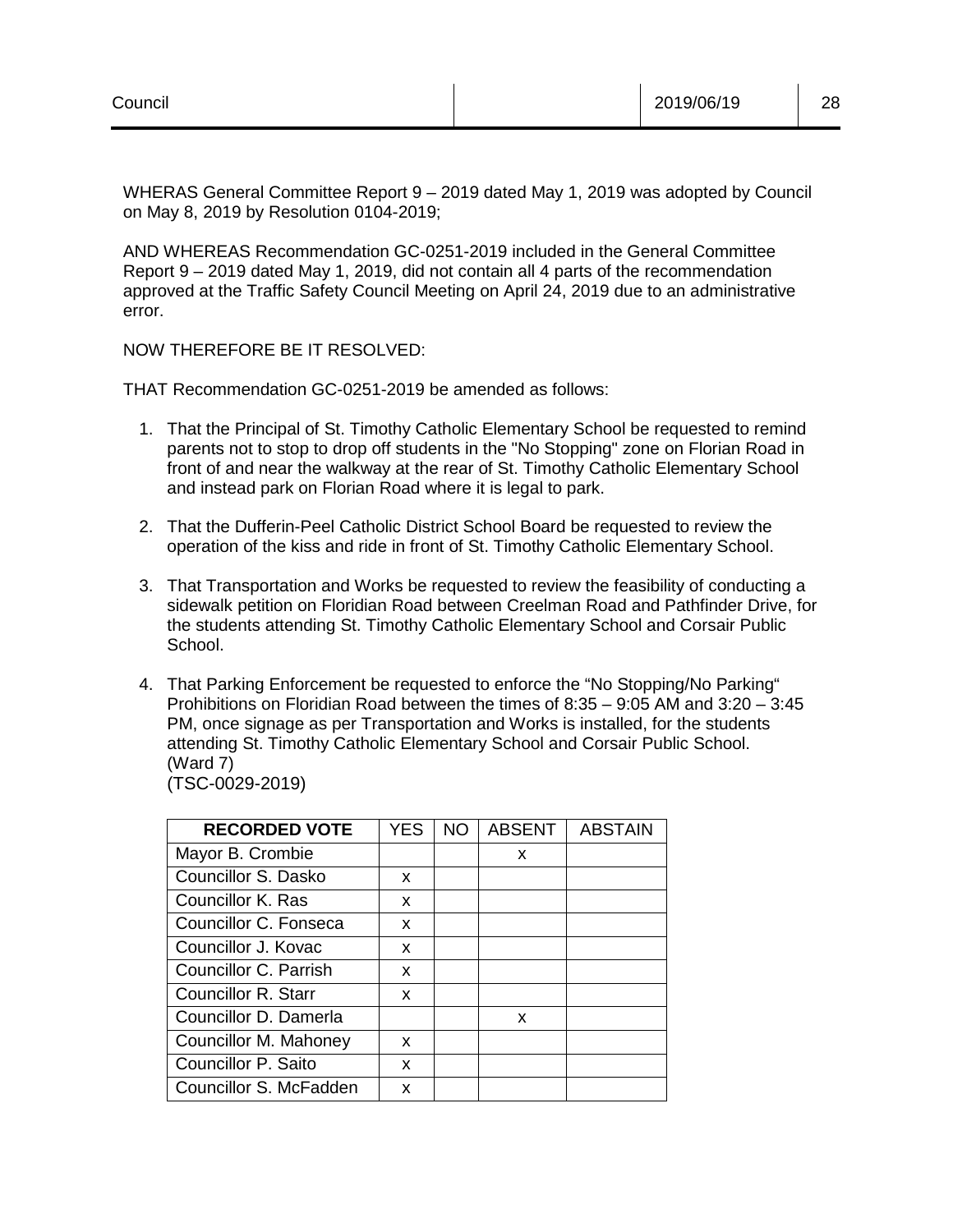# 16.3. To adopt a Resolution supporting the Canadian Urban Libraries Council in its efforts to increase access to digital publications for library users in Mississauga and across Canada.

| 0154-2019 | Moved by: S. Dasko | Seconded by: K. Ras |
|-----------|--------------------|---------------------|
|-----------|--------------------|---------------------|

WHEREAS, the City of Mississauga recognizes the important role that libraries play in our community. Libraries and the early literacy programs that they run are integral to developing proficient readers and ensuring that children succeed in school. More and more, digital literacy programs run by libraries also help ensure that citizens can contribute to our digital world. Additionally, vulnerable demographic groups, including seniors, low income families, youth, and new Canadians rely on access to libraries as an important tool for their participation in the community -from education to searching for jobs to consuming Canadian cultural materials, and

WHEREAS, libraries in our community recognize that our users increasingly seek to access digital publications offered by multinational publishers, and that access to those publications is too often curtailed by prohibitively high licensing fees or else entirely denied to Canadian libraries, and

WHEREAS, libraries must be in a position to offer digital publications to their users as part of their service offering to our community, particularly given the contemporary rapid pace of digitization of educational and cultural materials,

NOW, THERE BE IT RESOLVED that the City of Mississauga do hereby:

- 1. Indicate our support for the Canadian Urban Libraries Council In its efforts to increase access to digital publications for library users in Mississauga and across Canada;
- 2. Call on the Federal government to investigate the barriers faced by libraries in acquiring digital publications and the problems that poses for vulnerable demographic groups in Canada; and
- 3. Further ask the Federal government to develop a solution that Increases access to digital publications across Canada and assist libraries in meeting the cost requirements to acquire digital publications

| <b>RECORDED VOTE</b> |  | YES   NO   ABSENT   ABSTAIN |
|----------------------|--|-----------------------------|
| Mayor B. Crombie     |  |                             |
| Councillor S. Dasko  |  |                             |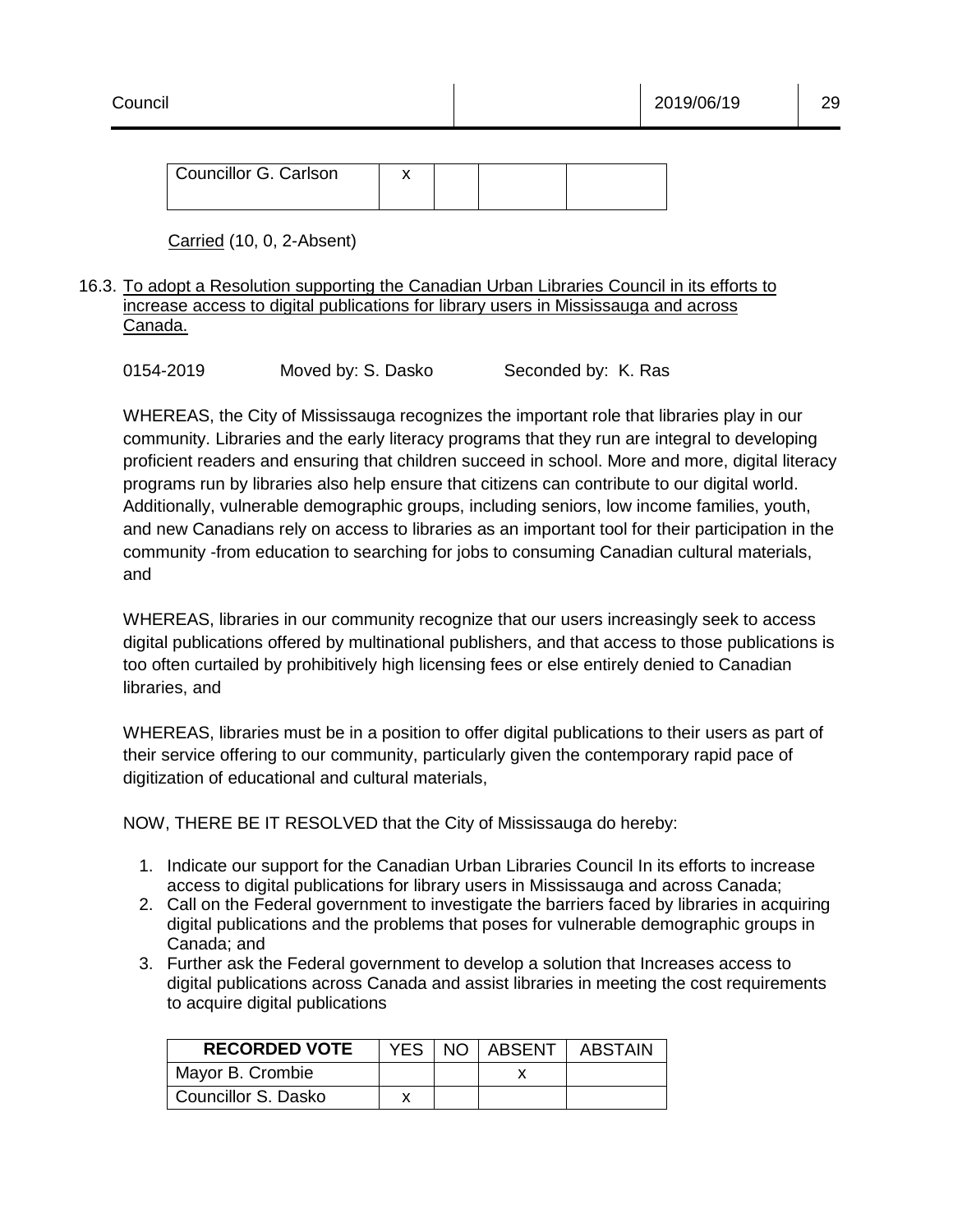| Councillor K. Ras      | X |   |  |  |
|------------------------|---|---|--|--|
| Councillor C. Fonseca  | X |   |  |  |
| Councillor J. Kovac    | X |   |  |  |
| Councillor C. Parrish  | X |   |  |  |
| Councillor R. Starr    | x |   |  |  |
| Councillor D. Damerla  |   | x |  |  |
| Councillor M. Mahoney  | x |   |  |  |
| Councillor P. Saito    | x |   |  |  |
| Councillor S. McFadden | X |   |  |  |
| Councillor G. Carlson  | x |   |  |  |
|                        |   |   |  |  |
|                        |   |   |  |  |

- 16.1. To close to the public portion of the Council meeting to be held on June 19, 2019 to deal with various matters. (See Item 21 Closed Session)
- 0155-2019 Moved by: C. Parrish Seconded by: G. Carlson

WHEREAS the *Municipal Act, 2001*, as amended (the "Act"), requires Council to pass a resolution prior to closing part of a meeting to the public;

AND WHEREAS the Act requires that the resolution states the act of the holding of the closed meeting and the general nature of the matter to be considered at the closed meeting;

NOW THEREFORE be it resolved that a portion of the Council meeting held on June 19, 2019 shall be closed to the public to deal with the following matters:

- (a) Pursuant to the *Municipal Act,* Section 239 (2):
	- (i) Local Planning Appeal Tribunal appeals for refusal of the Zoning Bylaw Amendment and Draft Plan of Subdivision applications by 1854290 Ontario Ltd. with respect to 1260 Kane Road and the appeal of the Committee of Adjustment decision by 1935327 Ontario Inc. with respect to 1262 Kane Road (Ward 2)
	- (ii) Appeal of the Decisions of the Committee of Adjustment with respect to the consent and minor variance applications by Ingrid Lane for 1219 Ravine Drive (Ward 2)
	- (iii) Verbal Update Living Arts Centre
	- (iv) Proposed Settlement of Appeal by Amacon Development of DC Bylaw 0161-2019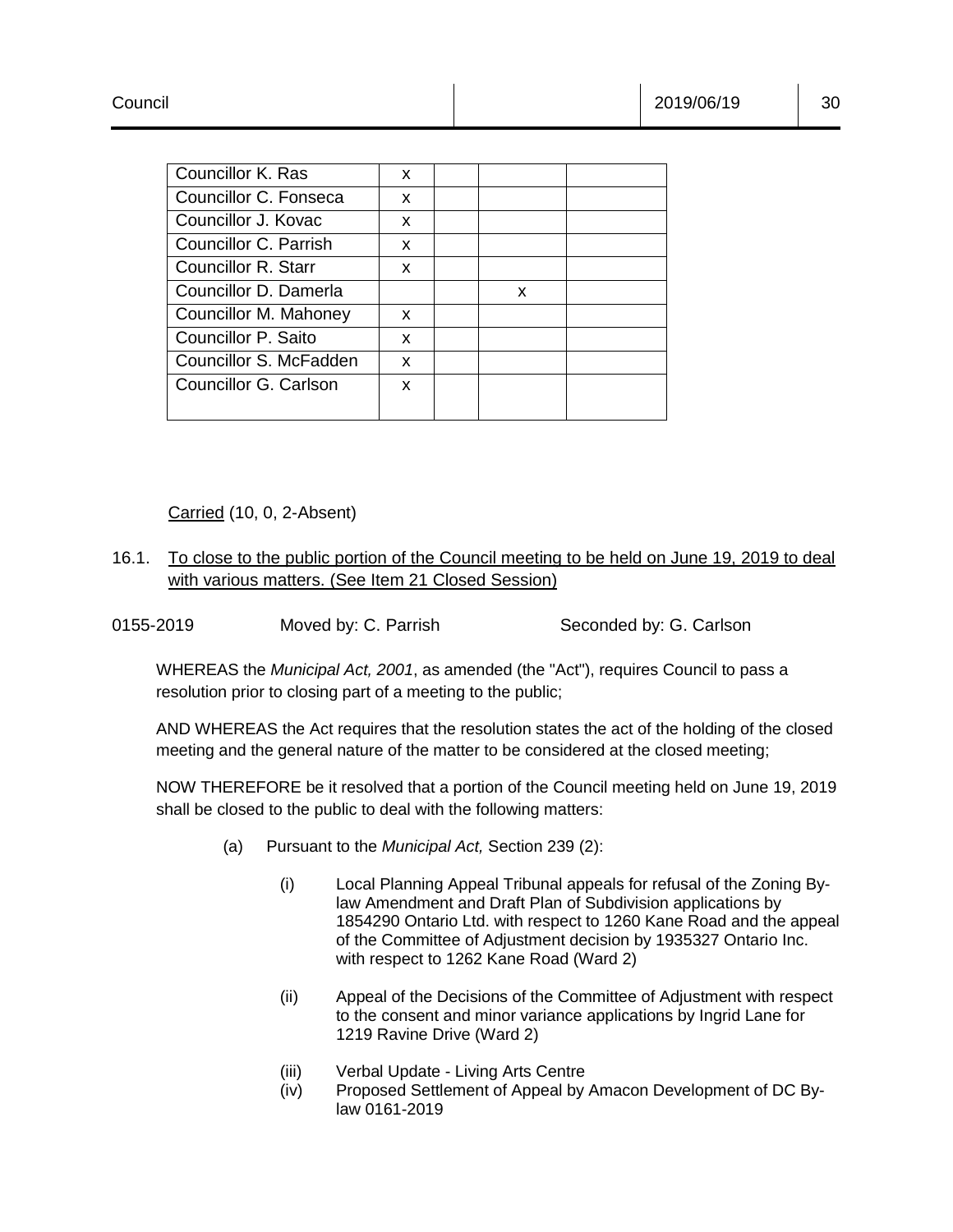| <b>RECORDED VOTE</b>   | <b>YES</b> | NO. | <b>ABSENT</b> | <b>ABSTAIN</b> |
|------------------------|------------|-----|---------------|----------------|
| Mayor B. Crombie       |            |     | X             |                |
| Councillor S. Dasko    | x          |     |               |                |
| Councillor K. Ras      | x          |     |               |                |
| Councillor C. Fonseca  | X          |     |               |                |
| Councillor J. Kovac    | x          |     |               |                |
| Councillor C. Parrish  | X          |     |               |                |
| Councillor R. Starr    | x          |     |               |                |
| Councillor D. Damerla  |            |     | x             |                |
| Councillor M. Mahoney  | x          |     |               |                |
| Councillor P. Saito    | x          |     |               |                |
| Councillor S. McFadden | x          |     |               |                |
| Councillor G. Carlson  | x          |     |               |                |

# 17. **BY LAWS**

# 17.8. A by law to establish certain lands as part of the municipal highways system Vera Drive

Councillor Parrish raised a question regarding Vera Drive and renaming the street to Hansa Haus Drive.

Geoff Wright, Commissioner of Transportation and Works, agreed to work with Councillor Parrish's office to draft a motion to bring to the July 3, 2019 Council meeting.

# 18. **MATTERS PERTAINING TO REGION OF PEEL COUNCIL**

Councillor Saito spoke to the following: Municipalities sending correspondence to the Province regarding the cuts to Public Health and how the cuts to public health affect the City; the waste bins system in townhouse complexes; and the number of post cards mailed into the Province.

Diana Rusnov, City Clerk, noted that just under 10,000 postal cards were sent to the province

Councillor Saito requested that staff provide feedback on how cuts in public health have impacted how issues are dealt with and that a record is kept on letters that are sent to the Province from other municipalities regarding cuts to public health.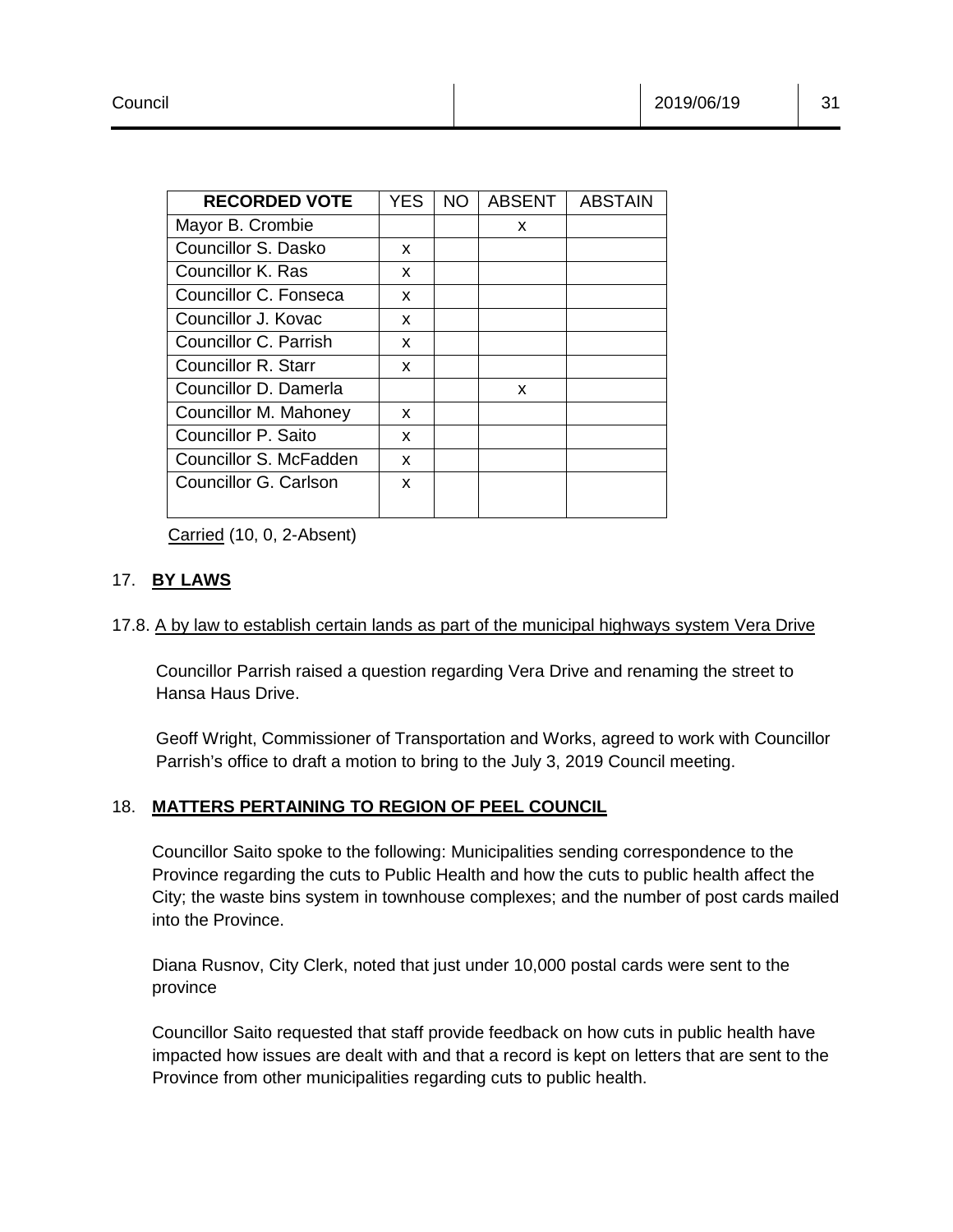Councillor Ras spoke to a motion asking the Province to provide funding to areas that were cut by the Province using the Audit and Accountability fund.

Councillor Parrish spoke to the Freedom of Information request sent to the Region of Peel regarding the Deloitte report.

## 19. **ENQUIRIES**

Councillor Dasko spoke to the state of grass on vacant properties.

Geoff Wright, Commissioner of Transportation and Works, spoke to receiving more information regarding the property and will reach out to Councillor Dasko for more information.

# 20. **OTHER BUSINESS/ANNOUNCEMENTS** – Nil.

# 21. **CLOSED SESSION**

Pursuant to Resolution 0155-2019, Council moved into closed session at 10:48 a.m.

Pursuant to the Municipal Act, Section 239(2):

21.1.**Litigation or potential litigation, including matters before administrative tribunals, affecting the municipality or local board**: Local Planning Appeal Tribunal appeals for refusal of the Zoning By-law Amendment and Draft Plan of Subdivision applications by 1854290 Ontario Ltd. with respect to 1260 Kane Road and the appeal of the Committee of Adjustment decision by 1935327 Ontario Inc. with respect to 1262 Kane Road (Ward 2)

Michal Minkowski, Legal, spoke briefly to the Appeal of the Committee of Adjustment decision regarding Ingrid Lane for 1219 Ravine Drive.

Councillor Ras raised a question regarding the subject matter to which Mr. Minkowski repsonded.

21.2. **Litigation or potential litigation, including matters before administrative tribunals, affecting the municipality or local board**: Appeal of the Decisions of the Committee of Adjustment with respect to the consent and minor variance applications by Ingrid Lane for 1219 Ravine Drive (Ward 2)

Lia Magi, Legal Counsel Litigation & Planning provided an overview of the Appeal of the Committee of Adjustment decision regarding Ingrid Lane for 1219 Ravine Drive.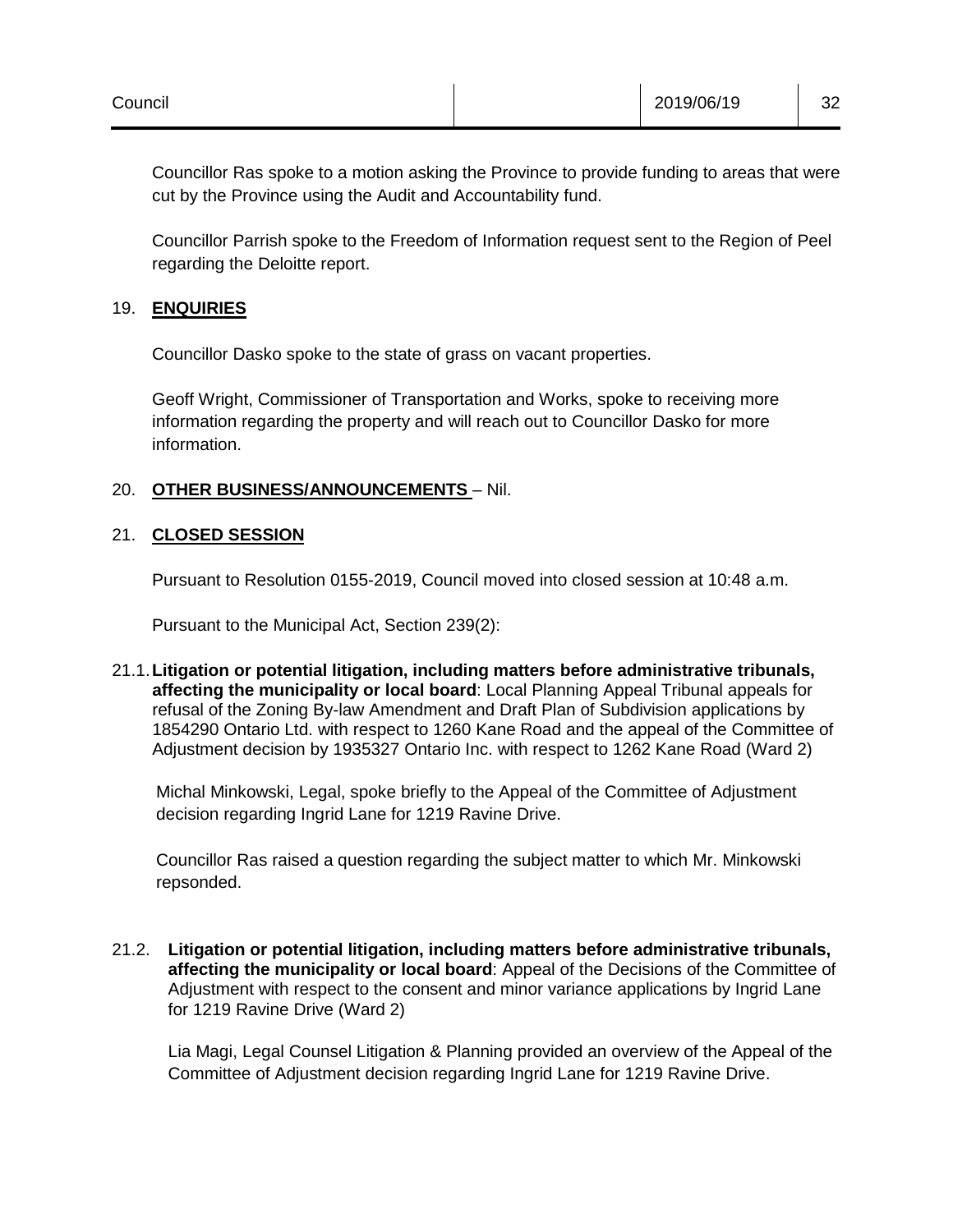Members of Council asked questions related to the subject matter. Ms. Lagi responded to questions arising from the report.

# 21.3. **Advice that is subject to solicitor-client privilege, including communications necessary for that purpose:** Verbal Update - Living Arts Centre

Janice Baker, City Manager, spoke to the agreement with the Living Arts Centre.

Members of Council engaged in a discussion regarding the subject matter. Ms. Baker and Paul Damaso, Director of Arts and Culture responded to questions arising from the subject matter.

# 21.4 **Litigation or potential litigation, including matters before administrative tribunals, affecting the municipality or local board:** Proposed Settlement of Appeal by Amacon Development (City Centre) Corp. of Development Charges By-law 0161-2014.

Lia Magi, Legal Counsel Litigation & Planning and Gary Kent, Commissioner of Corporate Services spoke to the settlement with Amacon Development and the appeal of the Development Charges By-law 0161-2014 by Amacon Development to the Local Planning and Appeal Tribunal.

Members of Council asked questions related to the subject matter. Mr. Kent, Ms. Magi, Janice Baker, City Manager, Paul DeMelo, external legal counsel and Craig Binning of Hemson Consulting responded to questions arising from the report.

Councillor Ras, Councillor Parrish and Councillor Saito left the meeting at 1:03 PM.

The Committee moved out of Close Session at 1:03 PM.

As a result of the Closed Session, the following resolutions were voted on during public session:

| 0157-2019 | Moved by: K. Ras | Seconded by: S. Dasko |
|-----------|------------------|-----------------------|
|           |                  |                       |

- 1. That Council consent to the proposed settlement of the Local Planning Act Tribunal appeals of the Zoning By-law Amendment and Draft Plan of Subdivision applications by 1854290 Ontario Ltd. with respect to 1260 Kane Road and the appeal of the Committee of Adjustment decision by 1935327 Ontario Inc. with respect to 1262 Kane Road consistent with the terms as attached at Appendix 3 (the "Settlement").
- 2. That the City Solicitor, or her designate, be authorized to execute Minutes of Settlement with 1854290 Ontario Ltd. and 1935327 Ontario Inc. to effect the Settlement.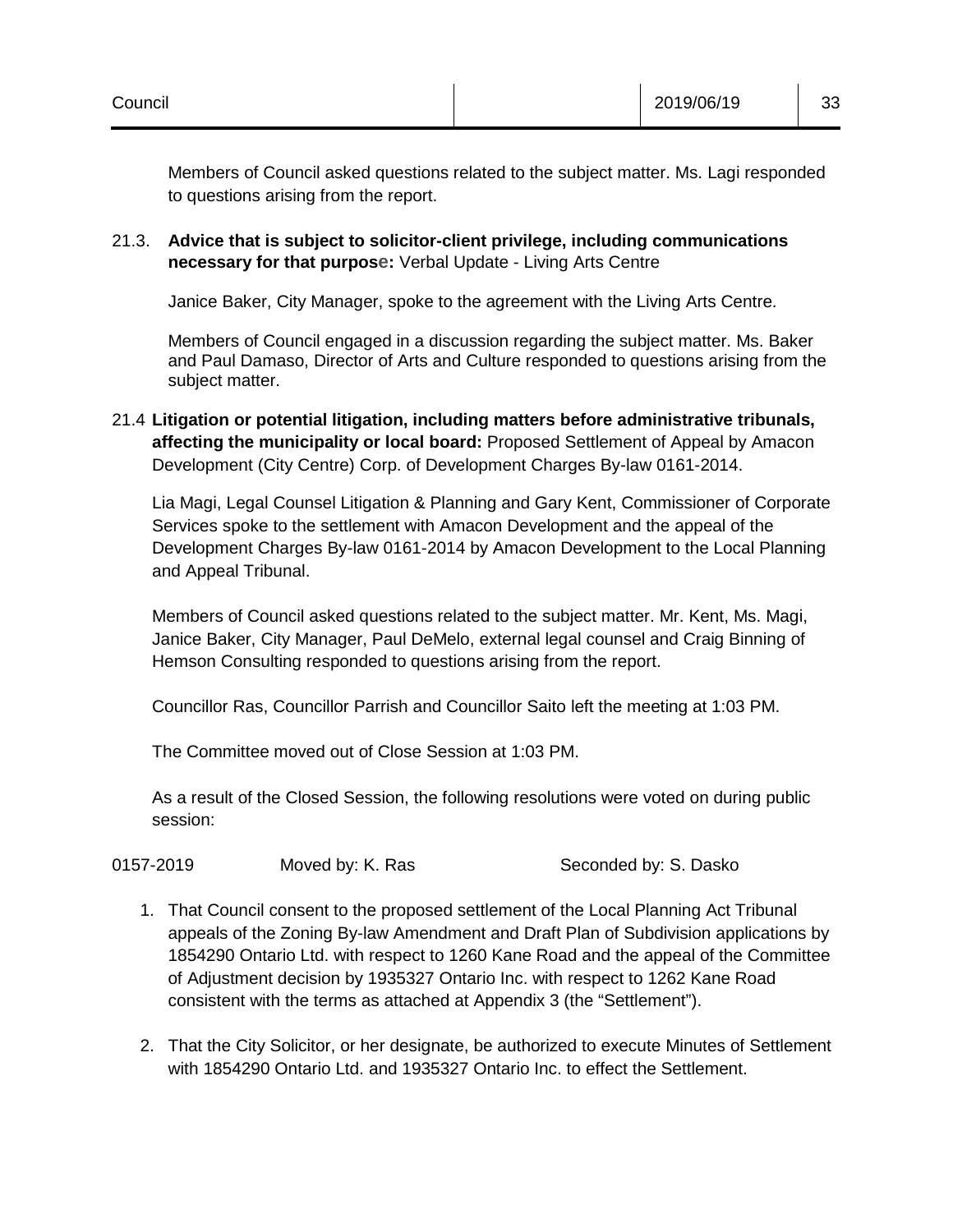3. That the City Solicitor, or her designate, be authorized to take such additional steps as may be required to complete and implement the Settlement, including such minor modifications of a technical nature as may be necessary to the planning instruments, with the assistance of such City staff or consultants as may be appropriate.

| <b>RECORDED VOTE</b>   | YES | NO. | ABSENT | <b>ABSTAIN</b> |
|------------------------|-----|-----|--------|----------------|
| Mayor B. Crombie       |     |     | x      |                |
| Councillor S. Dasko    | x   |     |        |                |
| Councillor K. Ras      |     |     | x      |                |
| Councillor C. Fonseca  | x   |     |        |                |
| Councillor J. Kovac    | x   |     |        |                |
| Councillor C. Parrish  |     |     | x      |                |
| Councillor R. Starr    | x   |     |        |                |
| Councillor D. Damerla  |     |     | X      |                |
| Councillor M. Mahoney  | x   |     |        |                |
| Councillor P. Saito    |     |     | x      |                |
| Councillor S. McFadden | x   |     |        |                |
| Councillor G. Carlson  | X   |     |        |                |

Carried (7, 0, 5-Absent)

|  |  | 0156-2019 |  |
|--|--|-----------|--|
|--|--|-----------|--|

Moved by: K. Ras Seconded by: S. Dasko

That Legal Services be instructed to take no position with respect to the decision of the Committee of Adjustment (Files b 26/19, A152/19 and A152-19 – 12 Ravine Drive – Ingrid Lane – Ward 2) and not attend the hearing.

| <b>RECORDED VOTE</b>       | YES | NO. | <b>ABSENT</b> | <b>ABSTAIN</b> |
|----------------------------|-----|-----|---------------|----------------|
| Mayor B. Crombie           |     |     | x             |                |
| Councillor S. Dasko        | x   |     |               |                |
| Councillor K. Ras          |     |     | X             |                |
| Councillor C. Fonseca      | x   |     |               |                |
| Councillor J. Kovac        | x   |     |               |                |
| Councillor C. Parrish      |     |     | x             |                |
| <b>Councillor R. Starr</b> | x   |     |               |                |
| Councillor D. Damerla      |     |     | X             |                |
| Councillor M. Mahoney      | x   |     |               |                |
| Councillor P. Saito        |     |     | x             |                |
| Councillor S. McFadden     | x   |     |               |                |
| Councillor G. Carlson      | x   |     |               |                |
|                            |     |     |               |                |

Carried (7, 0, 5-Absent)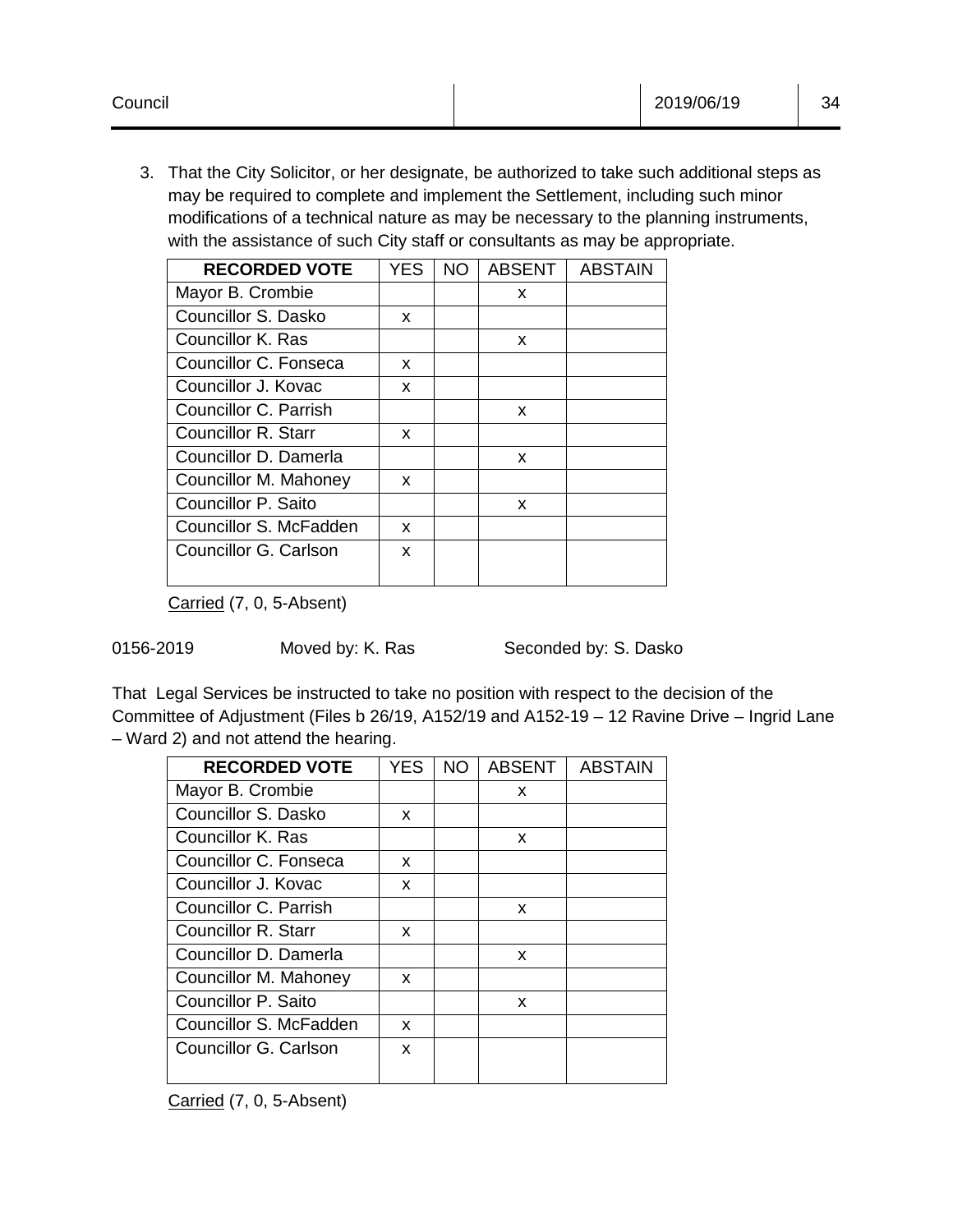0158-2019 Moved by: P. Saito Seconded by: M. Mahoney

That the Verbal Update – Living Arts Centre as considered in the Closed Session of the June 19, 2019 Council meeting, be received.

| <b>RECORDED VOTE</b>   | <b>YES</b> | <b>NO</b> | <b>ABSENT</b> | <b>ABSTAIN</b> |
|------------------------|------------|-----------|---------------|----------------|
| Mayor B. Crombie       |            |           | x             |                |
| Councillor S. Dasko    | x          |           |               |                |
| Councillor K. Ras      |            |           | x             |                |
| Councillor C. Fonseca  | x          |           |               |                |
| Councillor J. Kovac    | x          |           |               |                |
| Councillor C. Parrish  |            |           | x             |                |
| Councillor R. Starr    | x          |           |               |                |
| Councillor D. Damerla  |            |           | x             |                |
| Councillor M. Mahoney  | x          |           |               |                |
| Councillor P. Saito    |            |           | X             |                |
| Councillor S. McFadden | X          |           |               |                |
| Councillor G. Carlson  | X          |           |               |                |
|                        |            |           |               |                |

Carried (7, 0, 5-Absent)

0159-2019 Moved by: M. Mahoney Seconded by: G. Carlson

- 1. That the City Solicitor or her designate be authorized to enter into Minutes of Settlement satisfactory to the City Solicitor and to the Commissioner of Corporate Services and Chief Financial Officer.
- 2. That staff be authorized to take any steps to complete and implement the proposed settlement generally consistent with the terms outlined in the report entitled "Proposed Settlement of Appeal by Amacon Development (City Centre) Corp. of Development Charges By-law 0161-2014", dated June 18, 2019.

| <b>RECORDED VOTE</b>  | YES | NO. | I ABSENT | ABSTAIN |
|-----------------------|-----|-----|----------|---------|
| Mayor B. Crombie      |     |     |          |         |
| Councillor S. Dasko   |     |     |          |         |
| Councillor K. Ras     |     |     |          |         |
| Councillor C. Fonseca |     |     |          |         |